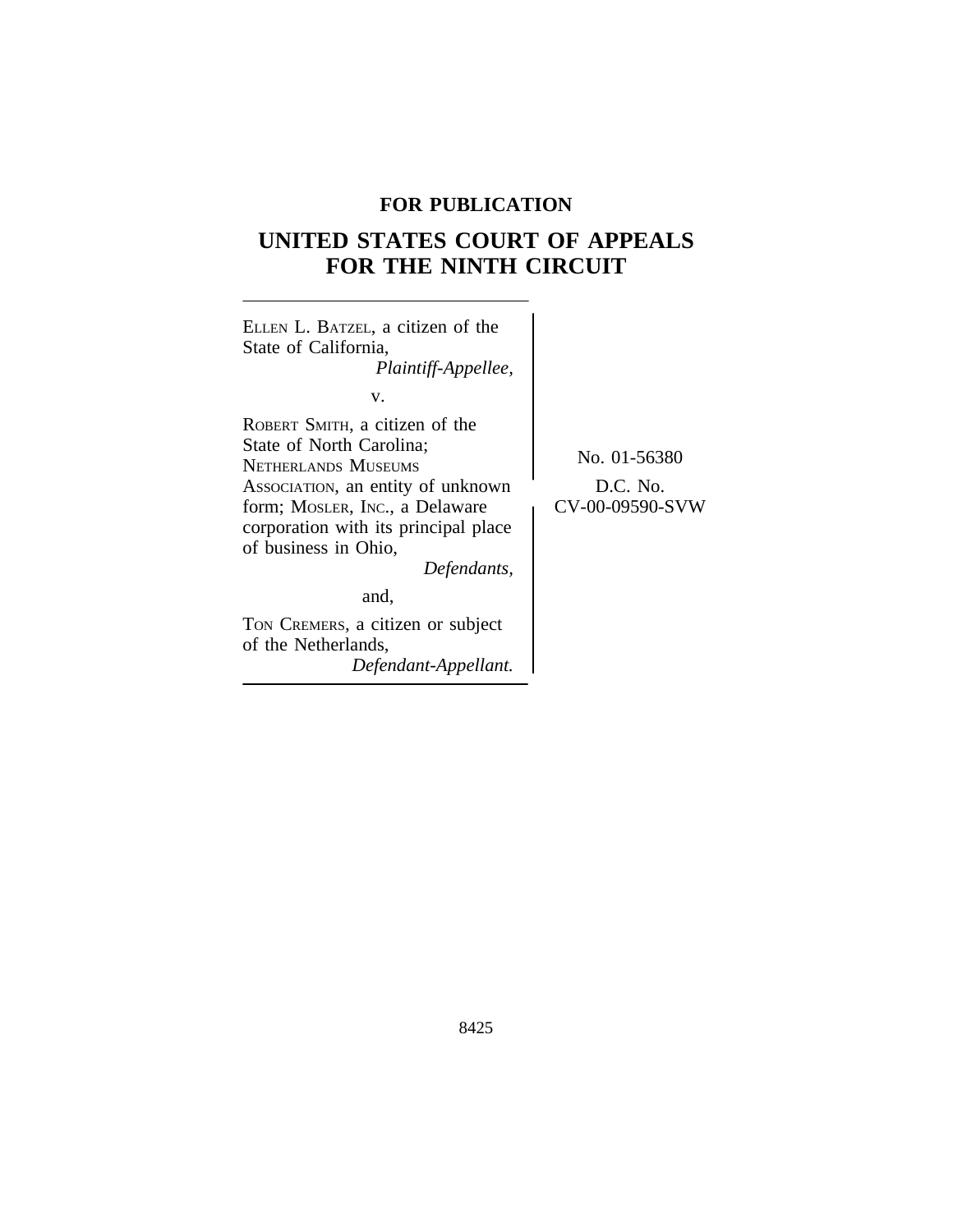<sup>E</sup>LLEN L. BATZEL, a citizen of the State of California, *Plaintiff-Appellant,* v. ROBERT SMITH, a citizen of the  $N_0$ , 01-56556 State of North Carolina; D.C. No.<br>NETHERLANDS MUSEUMS<br>Association on ordinary of unknown Association, an entity of unknown form; Ton Cremers, a citizen or  $\qquad$  OPINION subject of the Netherlands; MOSLER, INC., a Delaware corporation with its principal place of business in Ohio, *Defendants-Appellees.*

> Appeal from the United States District Court for the Central District of California Stephen V. Wilson, District Judge, Presiding

Argued and Submitted November 4, 2002—Pasadena, California

Filed June 24, 2003

Before: William C. Canby, Jr., Ronald M. Gould, and Marsha S. Berzon, Circuit Judges.

Opinion by Judge Berzon; Partial Concurrence and Partial Dissent by Judge Gould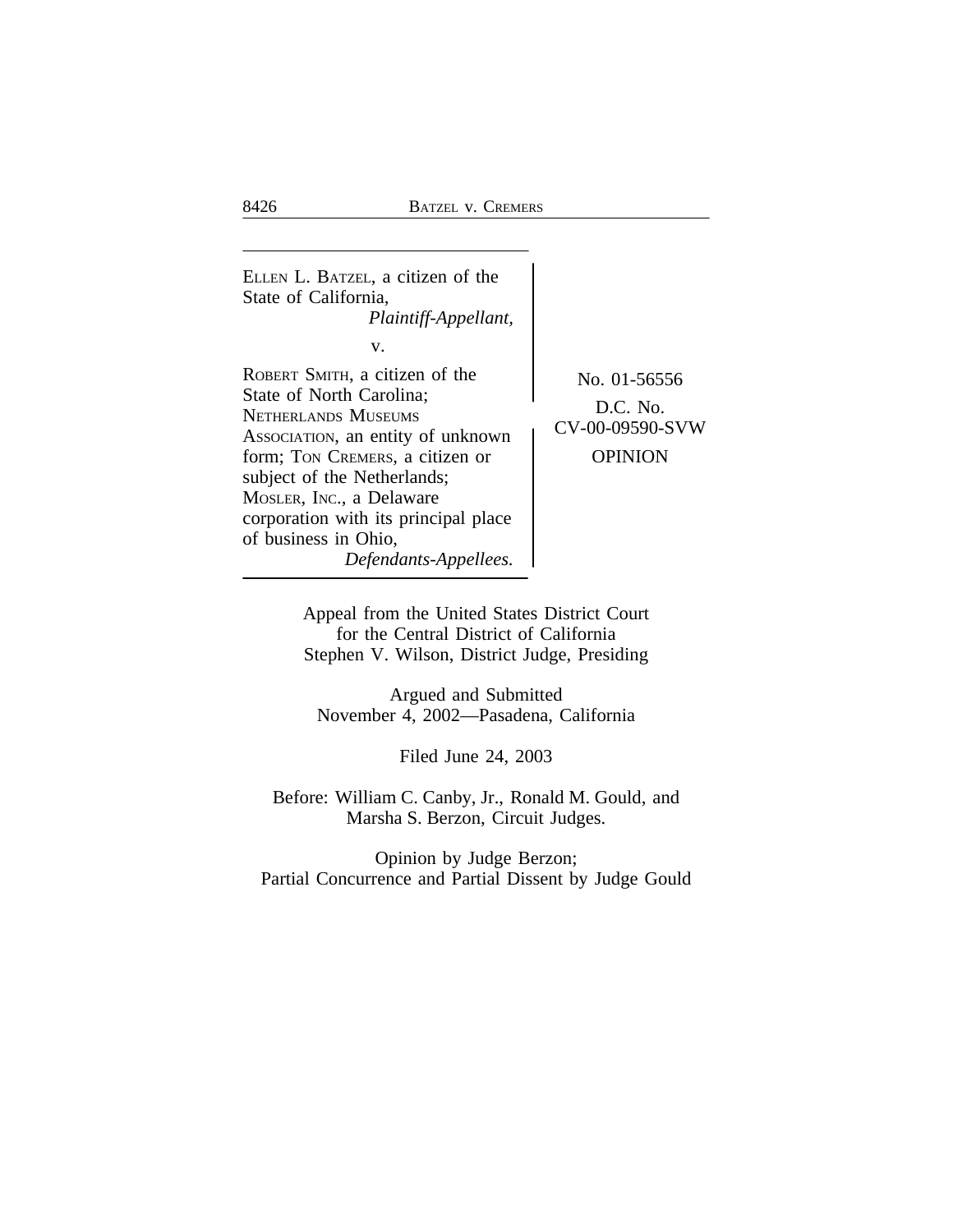## **COUNSEL**

Stephen J. Newman, Latham & Watkins, and Robert P. Long, Kinkle, Rodiger & Spriggs, Los Angeles, California, for the defendants-appellants/appellees.

Howard S. Fredman, Los Angeles, California, for the plaintiff-appellee/appellant.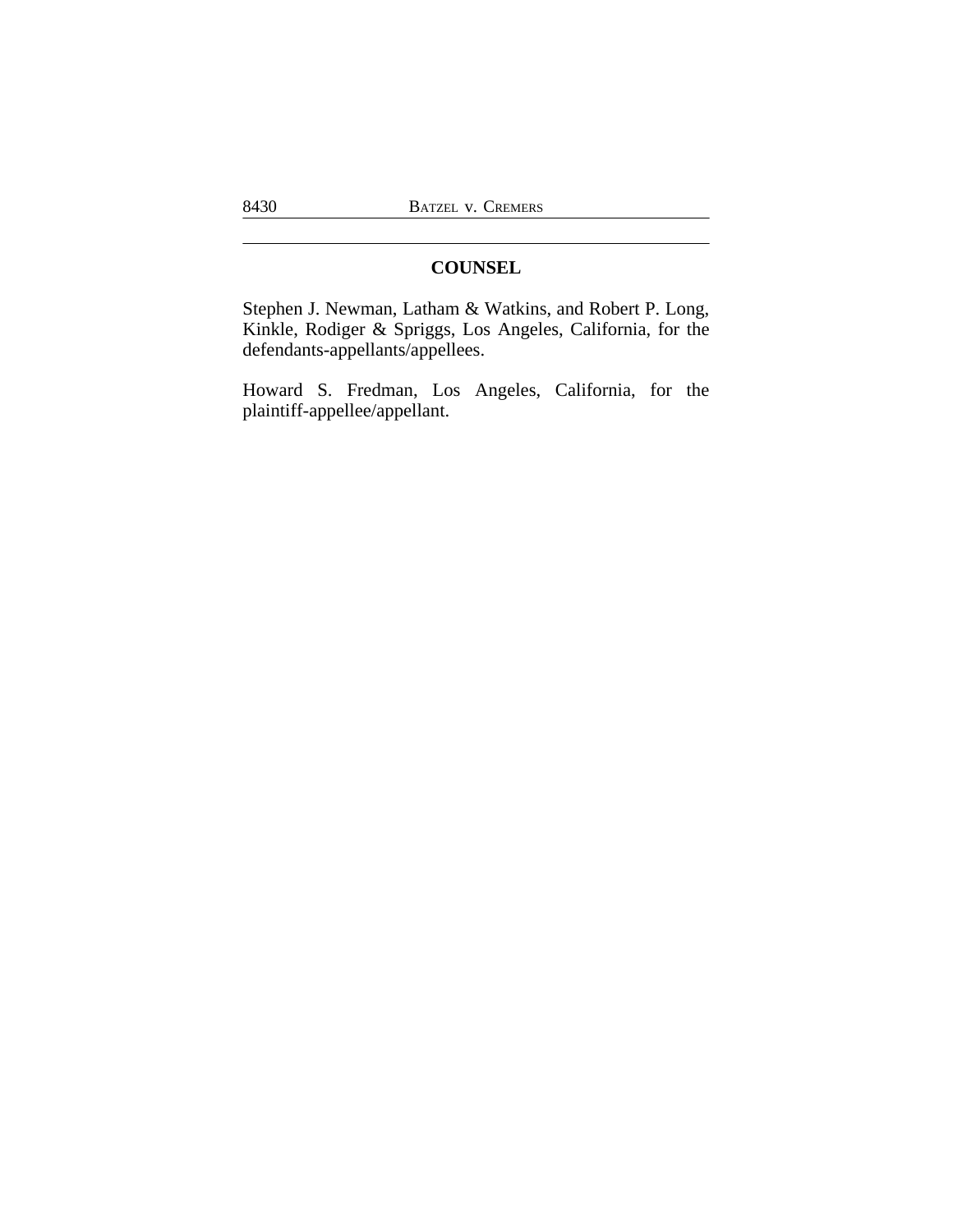Paul Alan Levy, Public Citizen Litigation Group, Washington, DC, for the amicus curiae.

#### **OPINION**

BERZON, Circuit Judge:

There is no reason inherent in the technological features of cyberspace why First Amendment and defamation law should apply differently in cyberspace than in the brick and mortar world. Congress, however, has chosen for policy reasons to immunize from liability for defamatory or obscene speech "providers and users of interactive computer services" when the defamatory or obscene material is "provided" by someone else. This case presents the question whether and, if so, under what circumstances a moderator of a listserv and operator of a website who posts an allegedly defamatory e-mail authored by a third party can be held liable for doing so. The case also presents a novel procedural question — whether the denial of an Anti-SLAPP suit filed pursuant to California law can be appealed prior to a final judgment in the underlying case. After recounting the unusual tale underlying this case, we address each of these questions in turn.

I.

In the summer of 1999, sometime-handyman Robert Smith was working for Ellen Batzel, an attorney licensed to practice in California and North Carolina, at Batzel's house in the North Carolina mountains. Smith recounted that while he was repairing Batzel's truck, Batzel told him that she was "the granddaughter of one of Adolf Hitler's right-hand men." Smith also maintained that as he was painting the walls of Batzel's sitting room he overheard Batzel tell her roommate that she was related to Nazi politician Heinrich Himmler. According to Smith, Batzel told him on another occasion that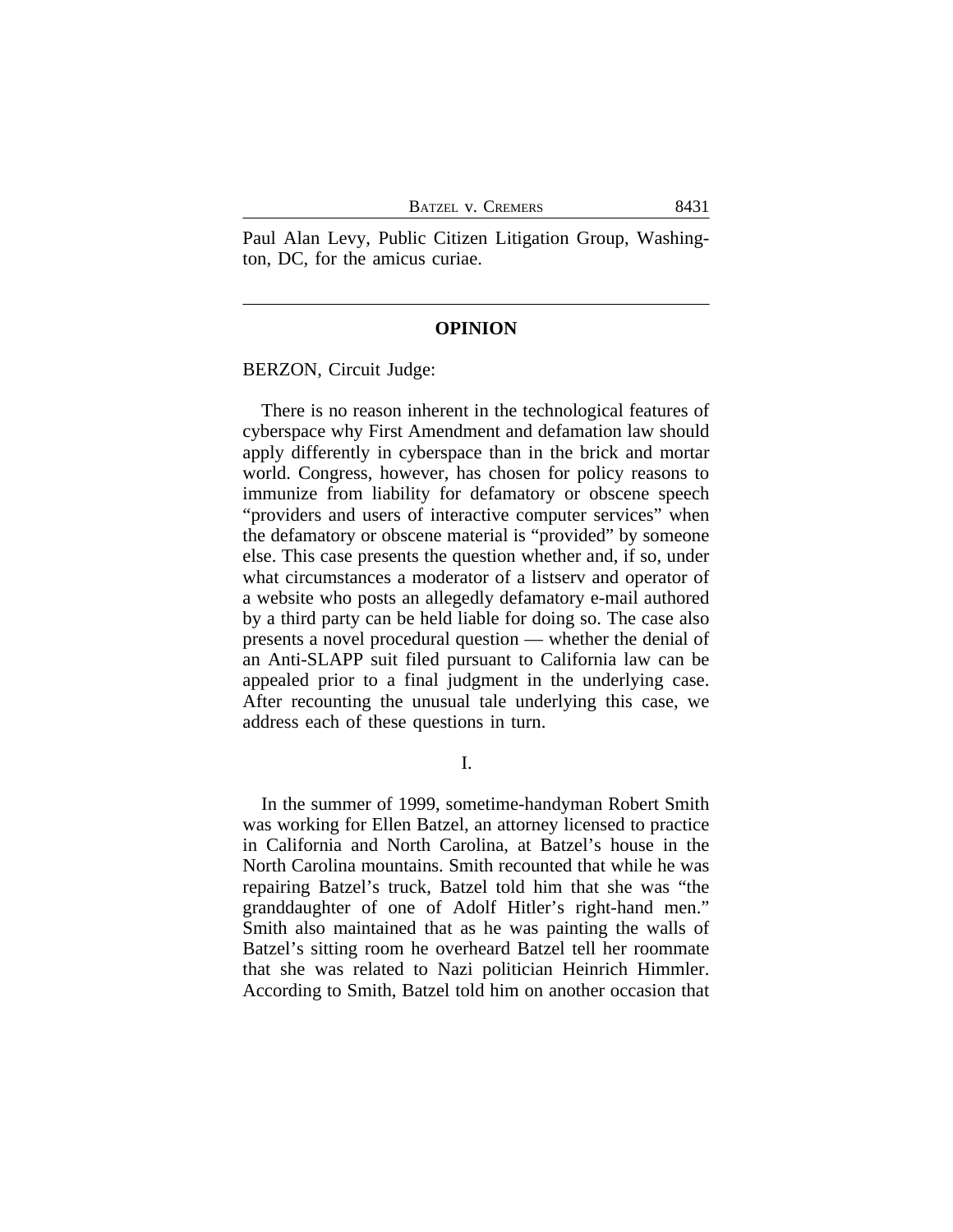some of the paintings hanging in her house were inherited. To Smith, these paintings looked old and European.

After assembling these clues, Smith used a computer to look for websites concerning stolen art work and was directed by a search engine to the Museum Security Network ("the Network") website. He thereupon sent the following e-mail message to the Network:

From: Bob Smith [e-mail address omitted]

To: securma@museum-security.org [the Network]**<sup>1</sup>**

Subject: Stolen Art

Hi there,

I am a building contractor in Asheville, North Carolina, USA. A month ago, I did a remodeling job for a woman, Ellen L. Batzel who bragged to me about being the grand daughter [sic] of 'one of Adolph Hitler's right-hand men.' At the time, I was concentrating on performing my tasks, but upon reflection, I believe she said she was the descendant of Heinrich Himmler.

Ellen Batzel has hundreds of older European paintings on her walls, all with heavy carved wooden frames. She told me she inherited them.

I believe these paintings were looted during WWII and are the rightful legacy of the Jewish people. Her address is [omitted].

**<sup>1</sup>** We are including this e-mail address because the precise e-mail address used is relevant to our later discussion.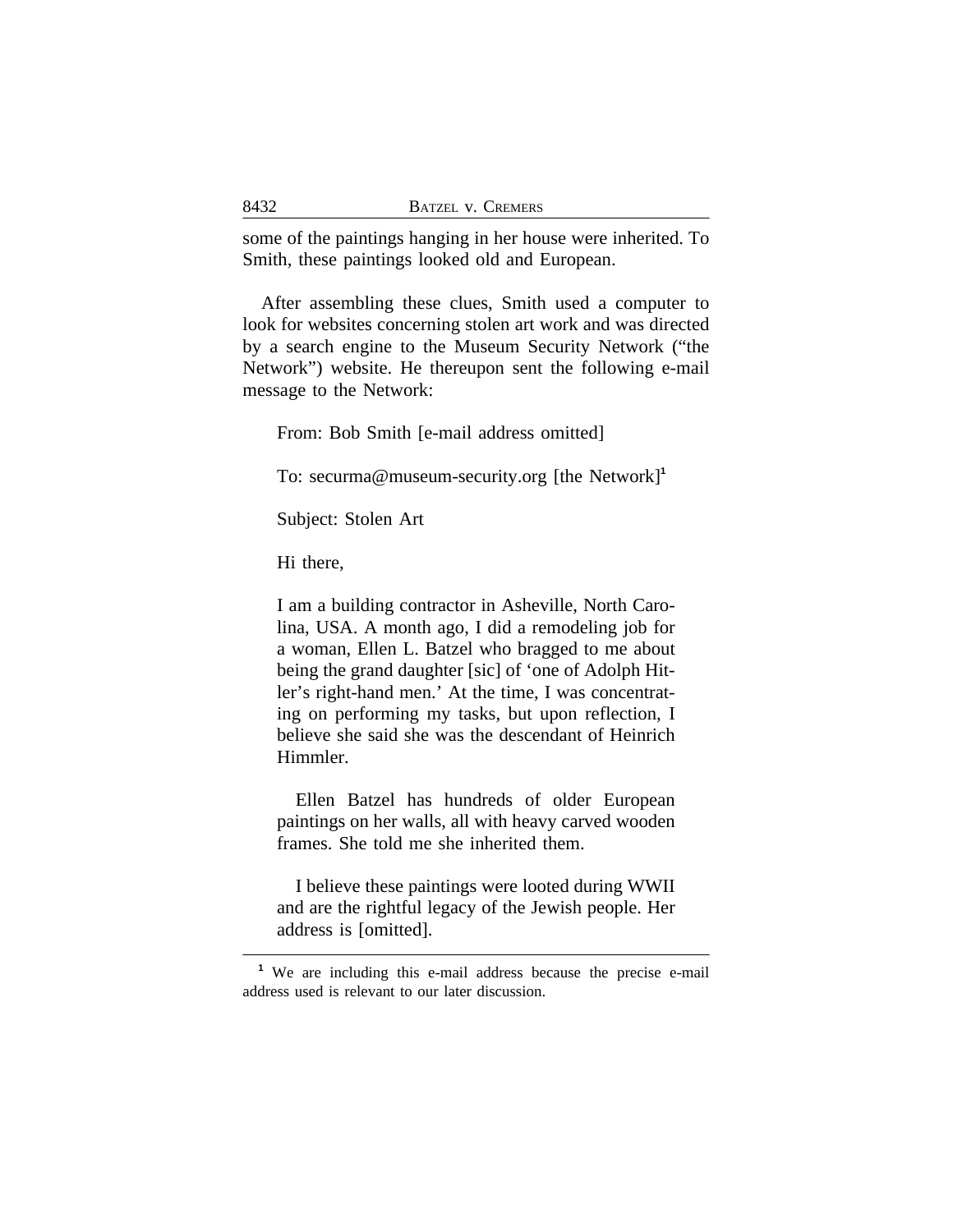BATZEL V. CREMERS 8433

I also believe that the descendants of criminals should not be persecuted for the crimes of the [sic] fathers, nor should they benefit. I do not know who to contact about this, so I start with your organization. Please contact me via email [ . . . ] if you would like to discuss this matter.

Bob.

Ton Cremers, then-Director of Security at Amsterdam's famous Rijksmuseum and (in his spare time) sole operator of the Museum Security Network ("the Network"), received Smith's e-mail message. The nonprofit Network maintains both a website and an electronic e-mailed newsletter about museum security and stolen art. Cremers periodically puts together an electronic document containing: e-mails sent to him, primarily from Network subscribers; comments by himself as the moderator of an on-line discussion; and excerpts from news articles related to stolen works of art. He exercises some editorial discretion in choosing which of the e-mails he receives are included in the listserv mailing, omitting e-mails unrelated to stolen art and eliminating other material that he decides does not merit distribution to his subscribers. The remaining amalgamation of material is then posted on the Network's website and sent to subscribers automatically via a listserv.**<sup>2</sup>** The Network's website and listserv mailings are read by hundreds of museum security officials, insurance investigators, and law enforcement personnel around the world, who use the information in the Network posting to track down stolen art.

<sup>&</sup>lt;sup>2</sup><sup>*A*</sup> listserv is an automatic mailing list service that amounts to an email discussion group . . . . Subscribers receive and send messages that are distributed to all others on the listserv . . . . Messages may be automatically posted to the listserv or filtered through the list owner (who may elect not to post messages that are off topic or inappropriate). A listserv, unlike a newsgroup, involves one-to-many messaging, rather than the use of distributed message databases." Ian C. Ballon, E-Commerce and Internet Law: Treatise with Forms, Glossary of Terms, at 30 (2001).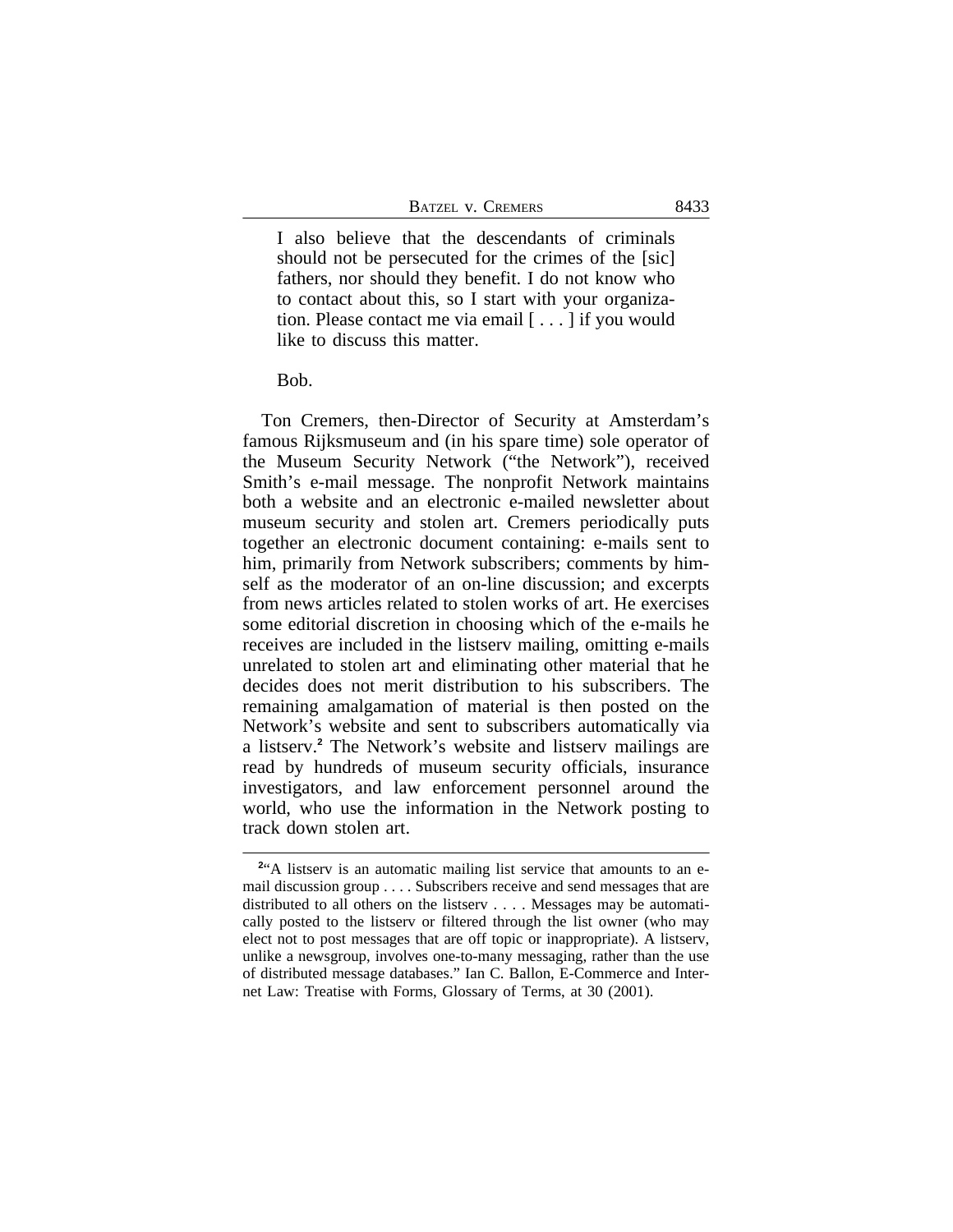| 8434 | <b>BATZEL V. CREMERS</b> |
|------|--------------------------|
|      |                          |

After receiving it, Cremers published Smith's e-mail message to the Network, with some minor wording changes, on the Network listserv. He also posted that listserv, with Smith's message included, on the Network's website. Cremers later included it on the Network listserv and posted a "moderator's message" stating that "the FBI has been informed of the contents of [Smith's] original message."

After the posting, Bob Smith e-mailed a subscriber to the listserv, Jonathan Sazonoff, explaining that he had had no idea that his e-mail would be posted to the listserv or put on the web. Smith told Sazanoff:

I [was] trying to figure out how in blazes I could have posted me [sic] email to [the Network] bulletin board. I came into MSN through the back door, directed by a search engine, and never got the big picture. I don't remember reading anything about a message board either so I am a bit confused over how it could happen. Every message board to which I have ever subscribed required application, a password, and/or registration, and the instructions explained this is necessary to keep out the advertisers, cranks, and bumbling idiots like me.

Batzel discovered the message several months after its initial posting and complained to Cremers about the message. Cremers then contacted Smith via e-mail to request additional information about Smith's allegations. Smith continued to insist on the truth of his statements. He also told Cremers that if he had thought his e-mail "message would be posted on an international message board [he] never would have sent it in the first place."

Upon discovering that Smith had not intended to post his message, Cremers apologized for the confusion. He told Smith in an e-mail that "[y]ou were not a subscriber to the list and I believe that you did not realize your message would be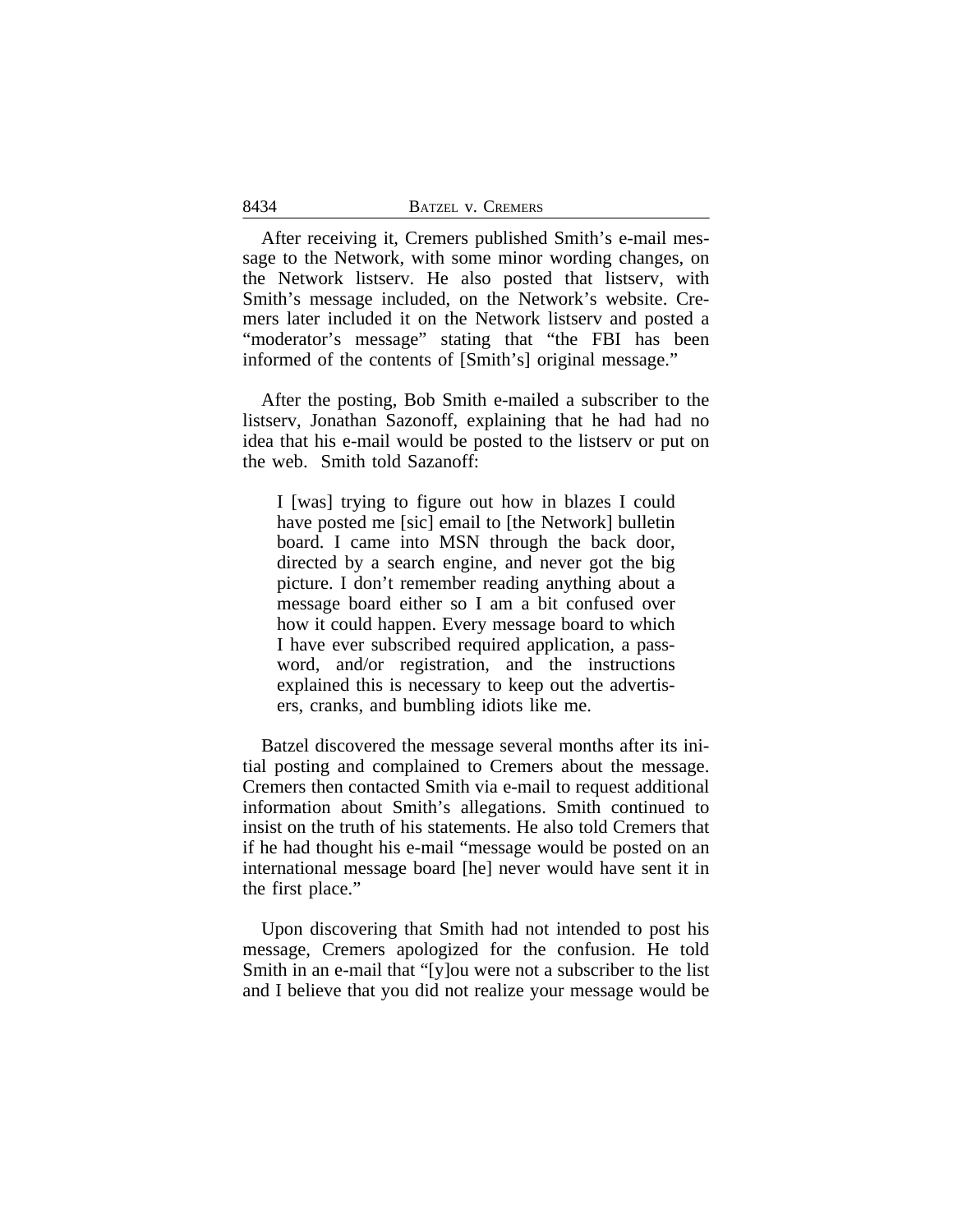| <b>BATZEL V. CREMERS</b> | 8435 |
|--------------------------|------|
|                          |      |

forwarded to the mailinglist [sic]." Apparently, subscribers send messages for inclusion in the listserv to securma@x54all.nl, a different address from that to which Smith had sent his e-mail contacting the Network. Cremers further explained that he "receive[s] many e-mails each day some of which contain queries [he thinks] interesting enough to forward to the list. [Smith's] was one of those."

Batzel disputes Smith's account of their conversations. She says she is not, and never said she is, a descendant of a Nazi official, and that she did not inherit any art. Smith, she charges, defamed her not because he believed her artwork stolen but out of pique, because Batzel refused to show Hollywood contacts a screenplay he had written.

Batzel claims further that because of Cremers's actions she lost several prominent clients in California and was investigated by the North Carolina Bar Association. Also, she represents that her social reputation suffered. To redress her claimed reputational injuries she filed this lawsuit against Smith, Cremers, the Netherlands Museum Association,<sup>3</sup> and Mosler, Inc. ("Mosler")**<sup>4</sup>** in federal court in Los Angeles, California.

Cremers countered with two motions: (1) a motion to strike under the California anti-SLAPP statute,**<sup>5</sup>** alleging that Batzel's suit was meritless and that the complaint was filed in an attempt to interfere with his First Amendment rights, and (2) a motion to dismiss for lack of personal jurisdiction. The court denied both motions. Cremers then filed this appeal.

**<sup>3</sup>**The Association is described in the complaint as "a business entity of unknown form" in the Netherlands. The Association is not involved in the present appeal.

**<sup>4</sup>**Mosler is an Ohio based company that manufactures security devices. **<sup>5</sup>**Cal. Civ. Proc. Code § 425.16.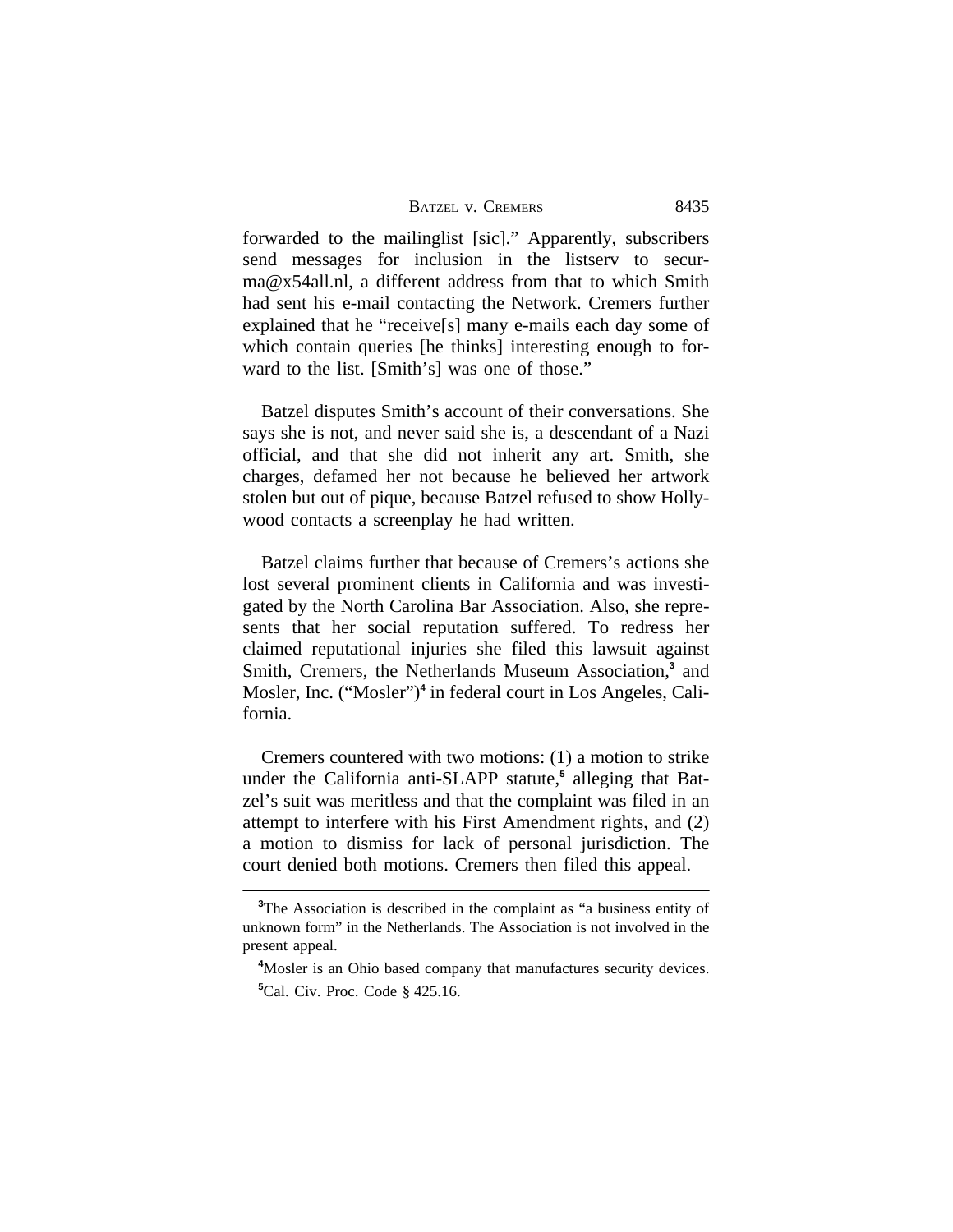|  | 8436 | BATZEL V. CREMERS |
|--|------|-------------------|
|--|------|-------------------|

Batzel also alleged in her complaint that Mosler was vicariously liable for her reputational injuries because Cremers was acting as Mosler's agent. This agency relationship arose, according to Batzel, because Mosler gave Cremers \$8,000 for displaying Mosler's logo and other advertisements on the Network website and in its listserv. The district court entered summary judgment in favor of Mosler, ruling that, under California law as applied to the undisputed facts, Cremers was not an agent of Mosler and Mosler could not be vicariously liable. Batzel appeals this decision as well.

II

The district court denied Cremers's motion to dismiss for lack of personal jurisdiction on June 5, 2001. Cremers's notice of appeal, which sought to appeal that order along with the district court's denial of Cremers's anti-SLAPP motion, was filed on July 27, 2001. No extension of time to appeal was sought or granted. The appeal of the June 5 order accordingly is untimely because it was not filed within thirty days of that order. Fed. R. App. P.  $4(a)(1)(A)$ .

It is understandable that Cremers did not promptly appeal the denial of his motion to dismiss for lack of personal jurisdiction, because the denial was not an appealable order. *See Catlin v. United States*, 324 U.S. 229, 236 (1945). Cremers argues, however, that we should review the denial of his motion to dismiss for lack of personal jurisdiction as an issue pendent to his appeal of the denial of his anti-SLAPP motion.

Although our circuit permits the exercise of appellate jurisdiction over otherwise non-appealable orders that are "inextricably intertwined" with another order that is properly appealable, *see, e.g.*, *Mendocino Envtl. Ctr. v. Mendocino County*, 192 F.3d 1283, 1296-97 (9th Cir. 1999), we have interpreted "inextricably intertwined" very narrowly for that purpose. *See Cunningham v. Gates*, 229 F.3d 1271, 1284 (9th Cir. 2000). We require that the two issues: "(a) be so inter-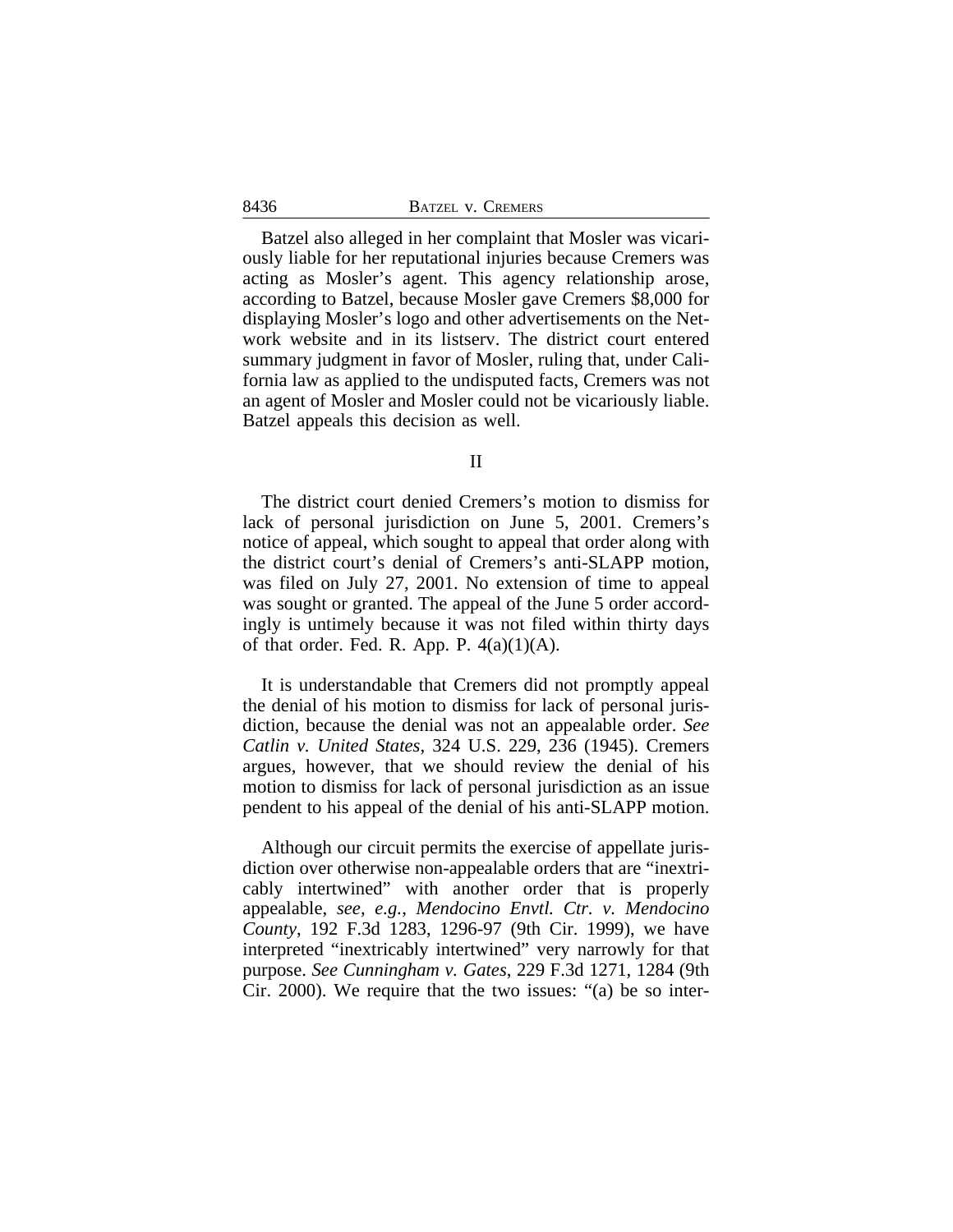| 8437<br>BATZEL V. CREMERS |  |
|---------------------------|--|
|---------------------------|--|

twined that we must decide the pendent issue in order to review the claims properly raised on interlocutory appeal . . . or (b) resolution of the issue properly raised on interlocutory appeal necessarily resolves the pendent issue." *Id.* at 1285 (internal citations omitted). The attempted appeal of the denial of the motion to dismiss for lack of personal jurisdiction fails both requirements. We can decide the anti-SLAPP issue entirely independently of the question of personal jurisdiction, and different legal standards apply to each issue. *See id.* We therefore dismiss Cremers's appeal insofar as it challenges the denial of his motion to dismiss for lack of personal jurisdiction.**<sup>6</sup>**

## III

#### A. *California's Anti-SLAPP Statute*

**[1]** California law provides for pre-trial dismissal of "SLAPPs": "Strategic Lawsuits against Public Participation." Cal. Civ. Proc. Code § 425.16. These are lawsuits that "masquerade as ordinary lawsuits" but are brought to deter common citizens from exercising their political or legal rights or to punish them for doing so. *Wilcox v. Superior Court*, 27 Cal. App. 4th 809, 816 (1994), *overruled on other grounds by Equilon Enter. v. Consumer Cause, Inc.*, 29 Cal. 4th 53, 52 P.3d 685 (2002) (citations omitted). "The anti-SLAPP statute was enacted to allow for early dismissal of meritless first amendment cases aimed at chilling expression through costly, time-consuming litigation." *Metabolife Int'l, Inc. v. Wornick*, 264 F.3d 832, 839 (9th Cir. 2001).

**[2]** If the defendant files an anti-SLAPP motion to strike,

**<sup>6</sup>**Cremers's notice of appeal requests in the alternative that we treat the notice of appeal as a petition for mandamus. So treated, we deny the petition because the question is one that may be reviewed adequately on appeal from final judgment. *See Bauman v. United States Dist. Ct.*, 557 F.2d 650, 657 (9th Cir. 1977).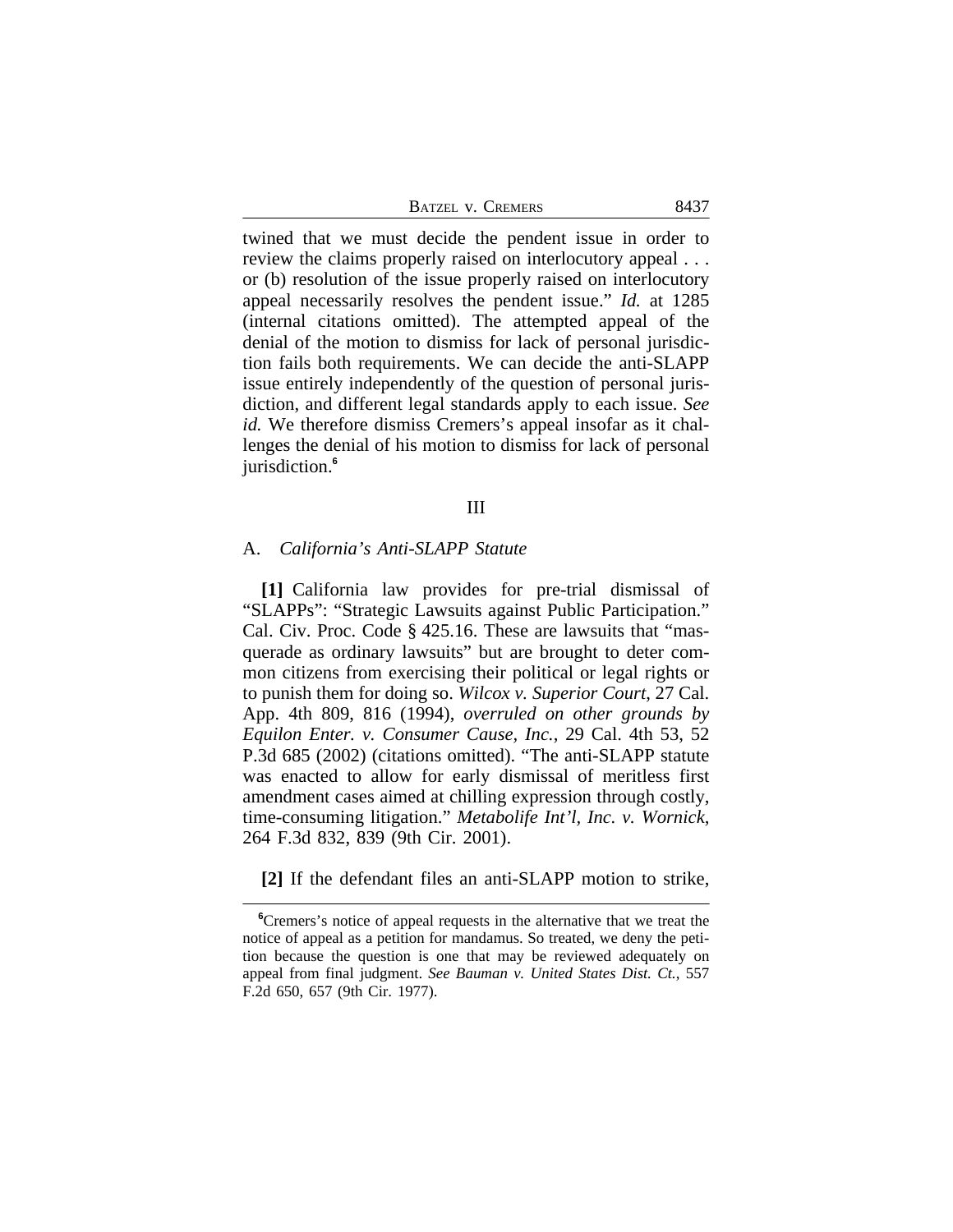all discovery proceedings are stayed. *See* § 425.16(g). A court may, however, permit specified discovery "on noticed motion and for good cause shown." *Id.* In order to prevail on an anti-SLAPP motion, the defendant is required to make a prima facie showing that the plaintiff's suit arises from an act by the defendant made in connection with a public issue in furtherance of the defendant's right to free speech under the United States or California Constitution. *See United States ex rel. Newsham v. Lockheed Missiles & Space Co.*, 190 F.3d 963, 971 (9th Cir. 1999); *see also* § 425.16(e) (defining "act in furtherance of a person's right of . . . free speech.").

**[3]** The burden then shifts to the plaintiff to establish a reasonable probability that the plaintiff will prevail on his or her defamation claim. *See Lockheed*, 190 F.3d at 971. "[T]he plaintiff must demonstrate that 'the complaint is legally sufficient and supported by a prima facie showing of facts to sustain a favorable judgment if the evidence submitted by plaintiff is [sic] credited.' " *Metabolife*, 264 F.3d at 840 (quoting *Wilcox v. Superior Court*, 33 Cal. Rptr. 2d 446, 454).

**[4]** If the court denies an anti-SLAPP motion to strike, the parties continue with discovery. *See* § 425.16(g). Once the plaintiff's case has survived the motion, the anti-SLAPP statute no longer applies and the parties proceed to litigate the merits of the action.

### B. *Jurisdiction*

We are presented with the threshold question whether we have jurisdiction over Cremers's interlocutory appeal of the district court's denial of his motion to strike. In California state court, a denial of an anti-SLAPP motion is immediately appealable. *See* § 425.16(j). The issue before us as a federal court is whether a district court's denial of an anti-SLAPP motion is an immediately appealable "final decision" under 28 U.S.C. § 1291, so that we have jurisdiction to address Cremers' appeal. We conclude that we have jurisdiction to review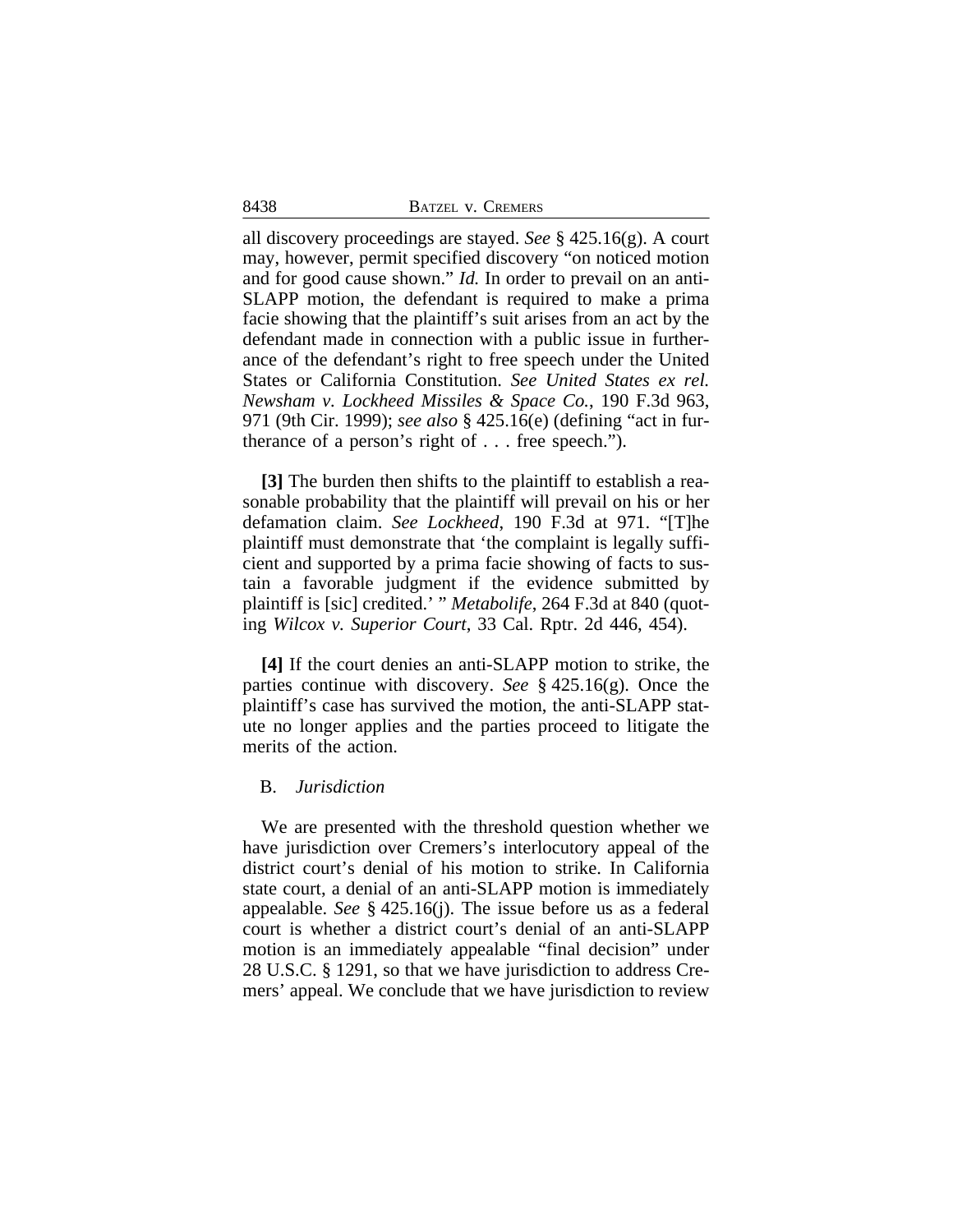BATZEL V. CREMERS 8439

the denial of an anti-SLAPP motion pursuant to the collateral order doctrine.

**[5]** In general, a party is entitled only to a single appeal, to be "deferred until final judgment has been entered." *See Digital Equip. Corp. v. Desktop Direct, Inc.*, 511 U.S. 863, 868 (1994). The collateral order doctrine establishes "a narrow class of decisions that do not terminate the litigation, but must, in the interest of achieving a healthy legal system nonetheless be treated as final." *Id.* at 867 (internal citations and quotation marks omitted). To fall into this narrow class of immediately appealable orders, a district court decision must (1) be "conclusive," (2) "resolve important questions completely separate from the merits," and (3) "render such questions effectively unreviewable on appeal from a final judgment in the underlying action." *Id.* 

**[6]** In the present case all three factors are met. First, the court's denial of Cremers's anti-SLAPP motion is conclusive as to whether the anti-SLAPP statute required dismissal of Batzel's suit. If an anti-SLAPP motion to strike is granted, the suit is dismissed and the prevailing defendant is entitled to recover his or her attorney's fees and costs. *See* § 425.16(c). If the motion to strike is denied, the anti-SLAPP statute does not apply and the parties proceed with the litigation.

The district court's denial of Cremers's motion to strike resolved the threshold question whether Batzel's defamation suit should be dismissed by pre-trial motion. Denial of an anti-SLAPP motion resolves a question separate from the merits in that it merely finds that such merits may exist, without evaluating whether the plaintiff's claim will succeed. *See*  $§$  425.16(b)(3) ("If the court determines that the plaintiff has established a probability that he or she will prevail on the claim, neither that determination nor the fact of that determination shall be admissible in evidence at any later stage of the case . . . ." ). The purpose of an anti-SLAPP motion is to determine whether the defendant is being forced to defend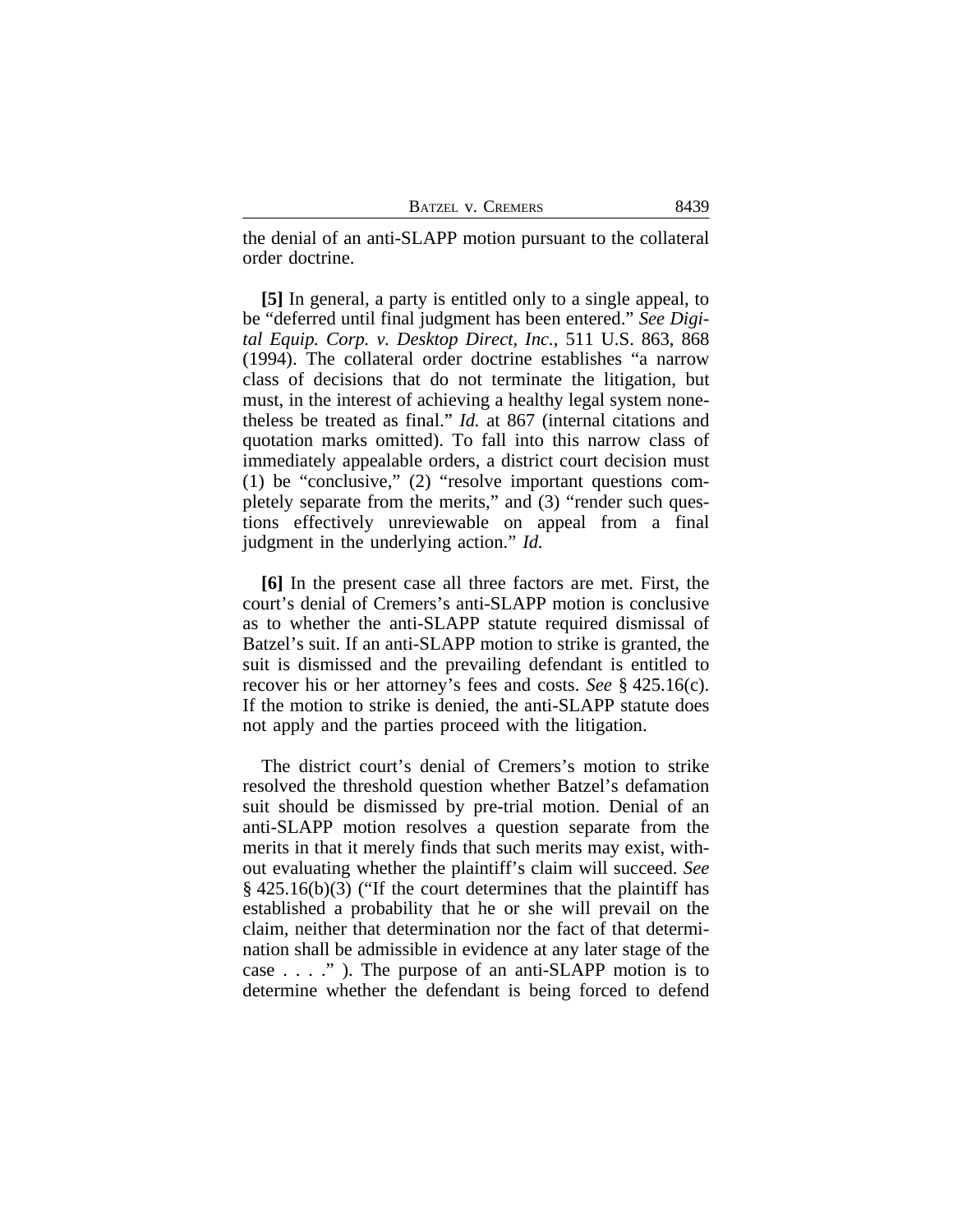| 8440 | <b>BATZEL V. CREMERS</b> |  |
|------|--------------------------|--|
|      |                          |  |

against a meritless claim. The anti-SLAPP issue therefore exists separately from the merits of the defamation claim itself.

Because the anti-SLAPP motion is designed to protect the defendant from having to litigate meritless cases aimed at chilling First Amendment expression, the district court's denial of an anti-SLAPP motion would effectively be unreviewable on appeal from a final judgment. We find it instructive that California's anti-SLAPP statute provides that an order denying an anti-SLAPP motion may be appealed immediately. *See* § 425.16(j). This provision, along with the legislative history behind § 425.16, demonstrates that California lawmakers wanted to protect speakers from the trial itself rather than merely from liability. As the California Senate Judiciary Committee noted before the law's enactment,

Without [the right of immediate appeal], a defendant will have to incur the cost of a lawsuit before having his or her right to free speech vindicated . . . . [W]hen a meritorious anti-SLAPP motion is denied, the defendant, under current law, has only two options. The first is to file a writ of appeal, which is discretionary and rarely granted. The second is to defend the lawsuit. If the defendant wins, the anti-SLAPP law is useless and has failed to protect the defendant's constitutional rights.

Cal. Sen. Judiciary Comm. Rep. on AB 1675, at 4.**<sup>7</sup>**

If the defendant were required to wait until final judgment to appeal the denial of a meritorious anti-SLAPP motion, a decision by this court reversing the district court's denial of the motion would not remedy the fact that the defendant had

<sup>&</sup>lt;sup>7</sup>This report may be found on the internet at http://www.leginfo.ca.gov/pub/99-00/bill/asm/ab\_1651-1700 /ab\_1675\_cfa\_19990701\_075825\_sen\_comm.html.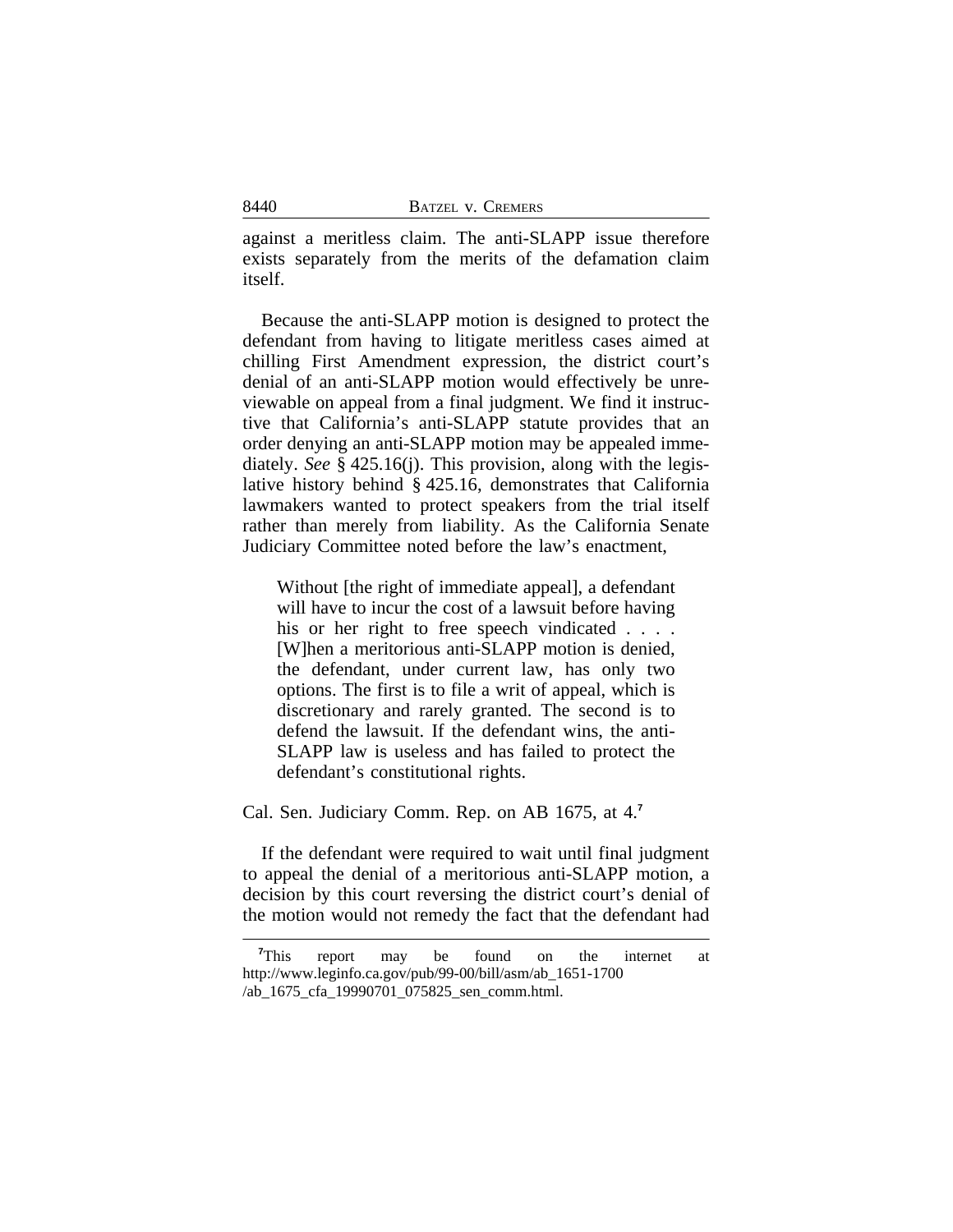| <b>BATZEL V. CREMERS</b> | 8441 |
|--------------------------|------|
|--------------------------|------|

been compelled to defend against a meritless claim brought to chill rights of free expression. Thus, a defendant's rights under the anti-SLAPP statute are in the nature of immunity: They protect the defendant from the burdens of trial, not merely from ultimate judgments of liability.

**[7]** Because California law recognizes the protection of the anti-SLAPP statute as a substantive immunity from suit, this Court, sitting in diversity, will do so as well. *See generally Erie R.R. Co. v. Tompkins*, 304 U.S. 64 (1938). A district court's denial of a claim of immunity, to the extent that it turns on an issue of law, is an appealable final decision within the meaning of 28 U.S.C. § 1291 notwithstanding the absence of a final judgment. *See Mitchell v. Forsyth*, 472 U.S. 511, 525-27 (1985); *see also Estate of Kennedy v. Bell Helicopter Textron, Inc.*, 283 F.3d 1107, 1111 (9th Cir. 2002) (applying the collateral order doctrine to an appeal from an order denying protection under federal statute of repose, on the ground that "an essential aspect of the . . . statute of repose is the right to be free from the burdens of trial"). We therefore have jurisdiction to review the district court's denial of Cremers' anti-SLAPP motion.

## C. *Probability of Success*

To resist a motion to strike pursuant to California's anti-SLAPP law, Batzel must demonstrate a probability that she will prevail on the merits of her complaint. Cal. Civ. Proc. Code § 425.16. The district court held that Batzel had made such a showing, and absent 47 U.S.C. § 230,**<sup>8</sup>** we would be inclined to agree.

**[8]** Section 230(c)(1) specifies that "[n]o provider or user of an interactive computer service shall be treated as the publisher or speaker of any information provided by another information content provider." The provision thereby set limi-

<sup>&</sup>lt;sup>8</sup>All further references are to 47 U.S.C. unless otherwise noted.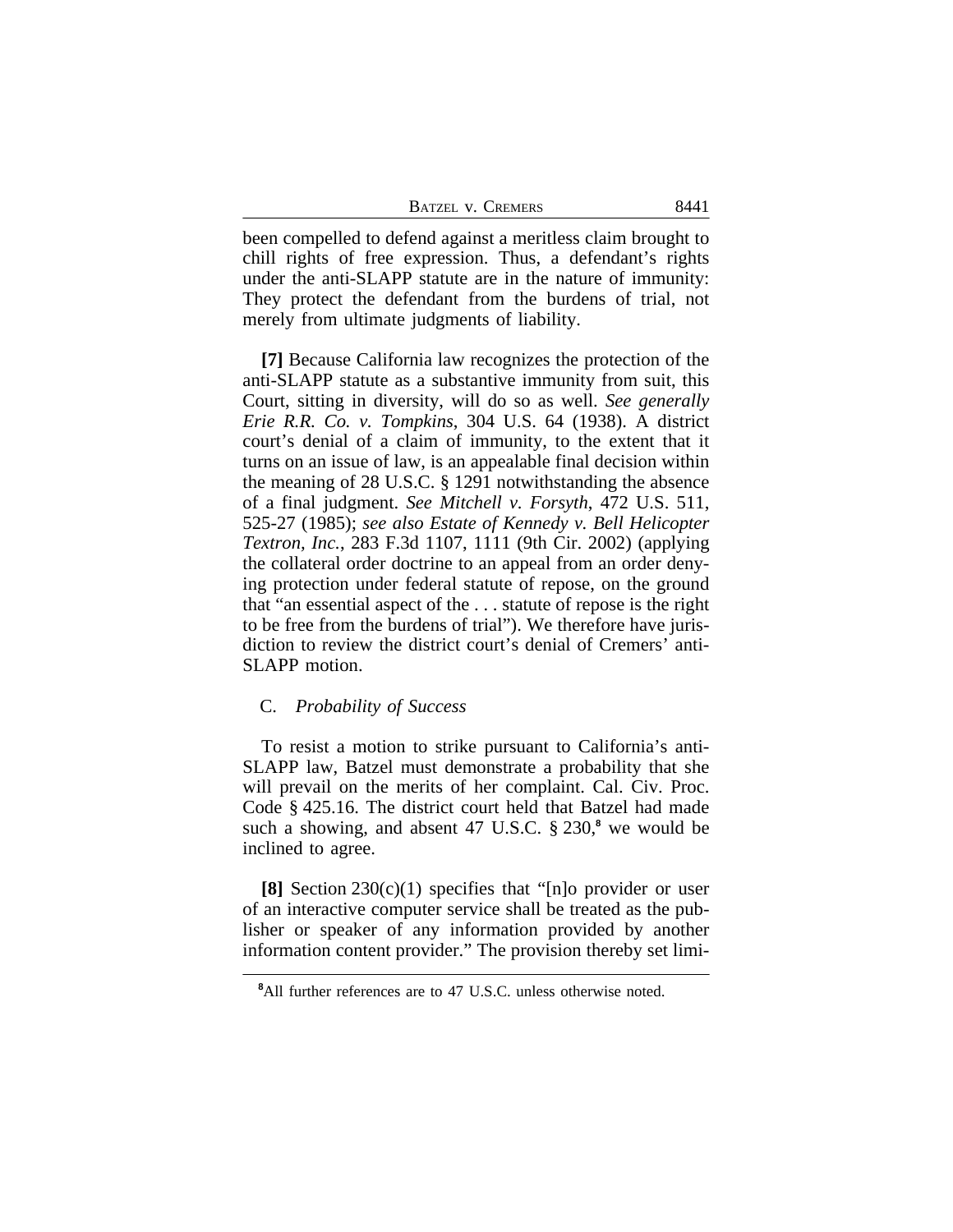tations on liability under state law for postings on the Internet and other computer networks. The district court declined to extend the legislative grant of immunity pursuant to  $\S 230(c)$ to Cremers and the Network, holding that the Network is not "an internet service provider" and therefore is not covered by the statute. We do not agree with the district court's reading of § 230.

### 1. *Section 230(c)*

We begin with a brief survey of the background of § 230(c), as that background is useful in construing the statutory terms here at issue.

Title V of the Telecommunications Act of 1996, Pub. L. No. 104-104, is known as the "Communications Decency Act of 1996" [the "CDA" or "the Act"]. The primary goal of the Act was to control the exposure of minors to indecent material. *See* Pub. L. No. 104-104, Title V (1996); *see also* H.R. Rep. No. 104-458, at 81-91 (1996); S. Rep. No. 104-230, at 187-193 (1996); S. Rep. No. 104-23, at 9 (1995). Parts of the Act have since been struck down as unconstitutional limitations on free speech, *see Reno v. ACLU*, 521 U.S. 844 (1997); *United States v. Playboy Ent. Group*, 529 U.S. 803 (2000), but the section at issue here, § 230, remains intact.

Section 230 was first offered as an amendment by Representatives Christopher Cox (R-Cal.) and Ron Wyden (D-Ore.). *See* 141 Cong. Rec. H4860 (August 4, 1995). The specific provision at issue here,  $\S 230(c)(1)$ , overrides the traditional treatment of publishers, distributors, and speakers under statutory and common law. As a matter of policy, "Congress decided not to treat providers of interactive computer services like other information providers such as newspapers, magazines or television and radio stations, all of which may be held liable for publishing or distributing obscene or defamatory material written or prepared by others." *Blumenthal v. Drudge*, 992 F. Supp. 44, 49 (D.D.C. 1998). Absent § 230, a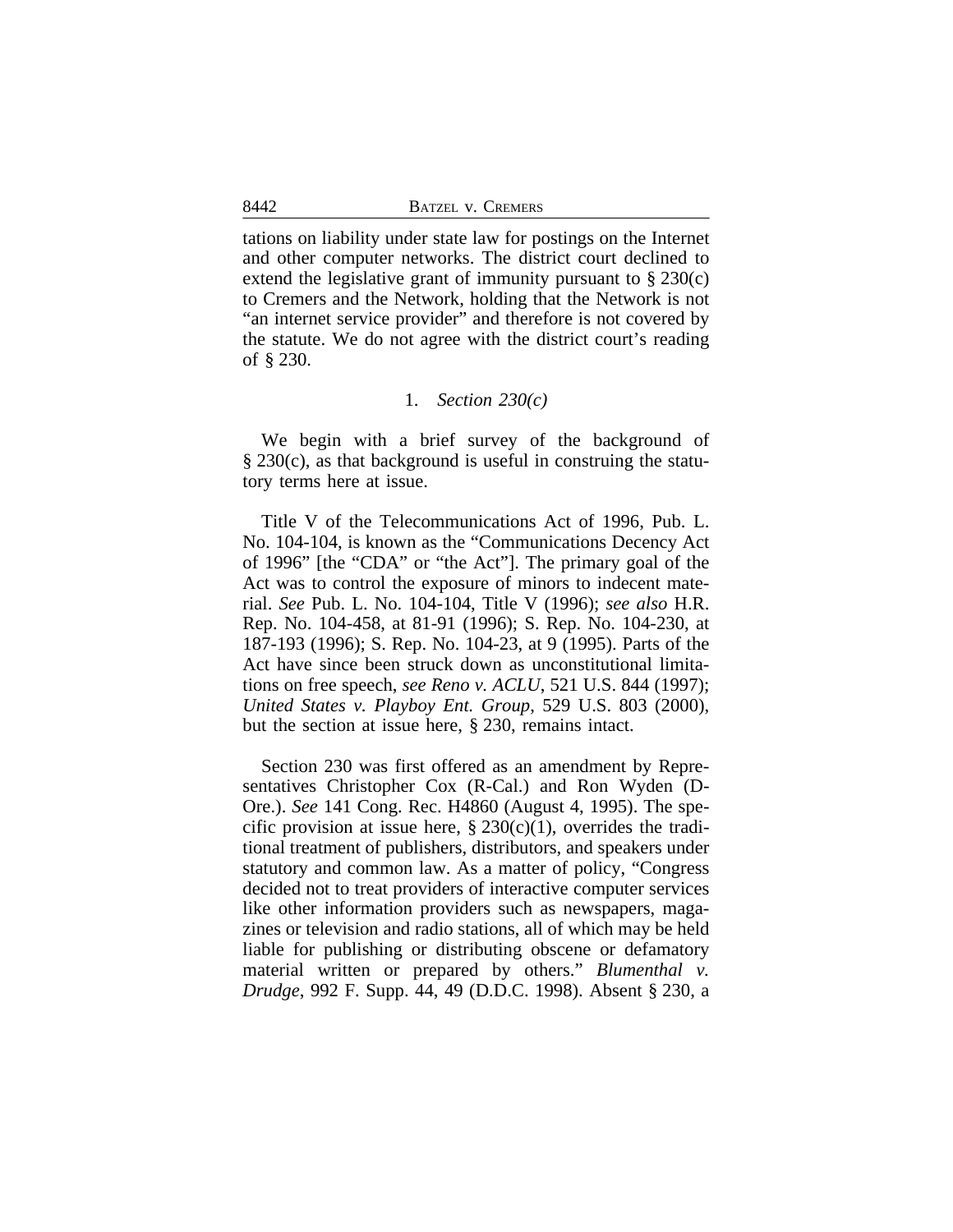|  | BATZEL V. CREMERS | 8443 |
|--|-------------------|------|
|  |                   |      |

person who published or distributed speech over the Internet could be held liable for defamation even if he or she was not the author of the defamatory text, and, indeed, at least with regard to publishers, even if unaware of the statement. *See, e.g.*, *Stratton Oakmont, Inc. v. Prodigy Services Co.*, 1995 WL 323710 (N.Y. Sup. May 24, 1995) (pre-Communications Decency Act case holding internet service provider liable for posting by third party on one of its electronic bulletin boards).**<sup>9</sup>** Congress, however, has chosen to treat cyberspace differently.**<sup>10</sup>**

Congress made this legislative choice for two primary reasons. First, Congress wanted to encourage the unfettered and unregulated development of free speech on the Internet, and to promote the development of e-commerce. Section 230(a), "Findings," highlights that:

<sup>&</sup>lt;sup>9</sup>A bulletin board, in the Internet context, is "a computer-based system giving users access from remote terminals to text and programs contributed by one another and stored centrally." Oxford English Dictionary 642 (2d Ed. 1989). Bulletin boards allow users to post messages on the Internet and for others to view them, much like a bulletin board in the off-line world.

**<sup>10</sup>**We note that some commentators have suggested that Congress intended for § 230(c) to override only publisher, not distributor, liability. *See, e.g.*, Ballon § 42.05[3][B]; Susan Friewald, *Comparative Institutional Analysis in Cyberspace: The Case of Intermediary Liability for Defamation*, 14 Harv. J.L. & Tech 569, 637-42 (2001) (courts should leave distributor liability intact when applying § 230); David R. Sheridan, *Zeran v. AOL and the Effect of Section 230 of the Communications Decency Act upon Liability for Defamation on the Internet*, 61 Alb. L. Rev. 147, 167- 72 (1997) ("[W]hen Congress said 'publisher,' it meant 'publisher,' and not 'distributor'."). Batzel's complaint refers to Cremers as the "publisher" of Smith's e-mail, and she has not argued that Cremers should be treated as a distributor, perhaps because the standard for distributor liability is generally less favorable for plaintiffs. *See Zeran v. America Online, Inc.*, 129 F.3d 327, 331 (4th Cir. 1997). We therefore need not decide whether  $\S 230(c)(1)$  encompasses both publishers and distributors. We do note that, so far, every court to reach the issue has decided that Congress intended to immunize both distributors and publishers. *See Zeran*, 129 F.3d at 331-34; *Ben Ezra, Weinstein, and Co. v. America Online, Inc.*, 206 F.3d 980, 986 (10th Cir. 2000); *Doe v. America Online, Inc.*, 783 So. 2d 1010, 1013-17 (Fla. 2001).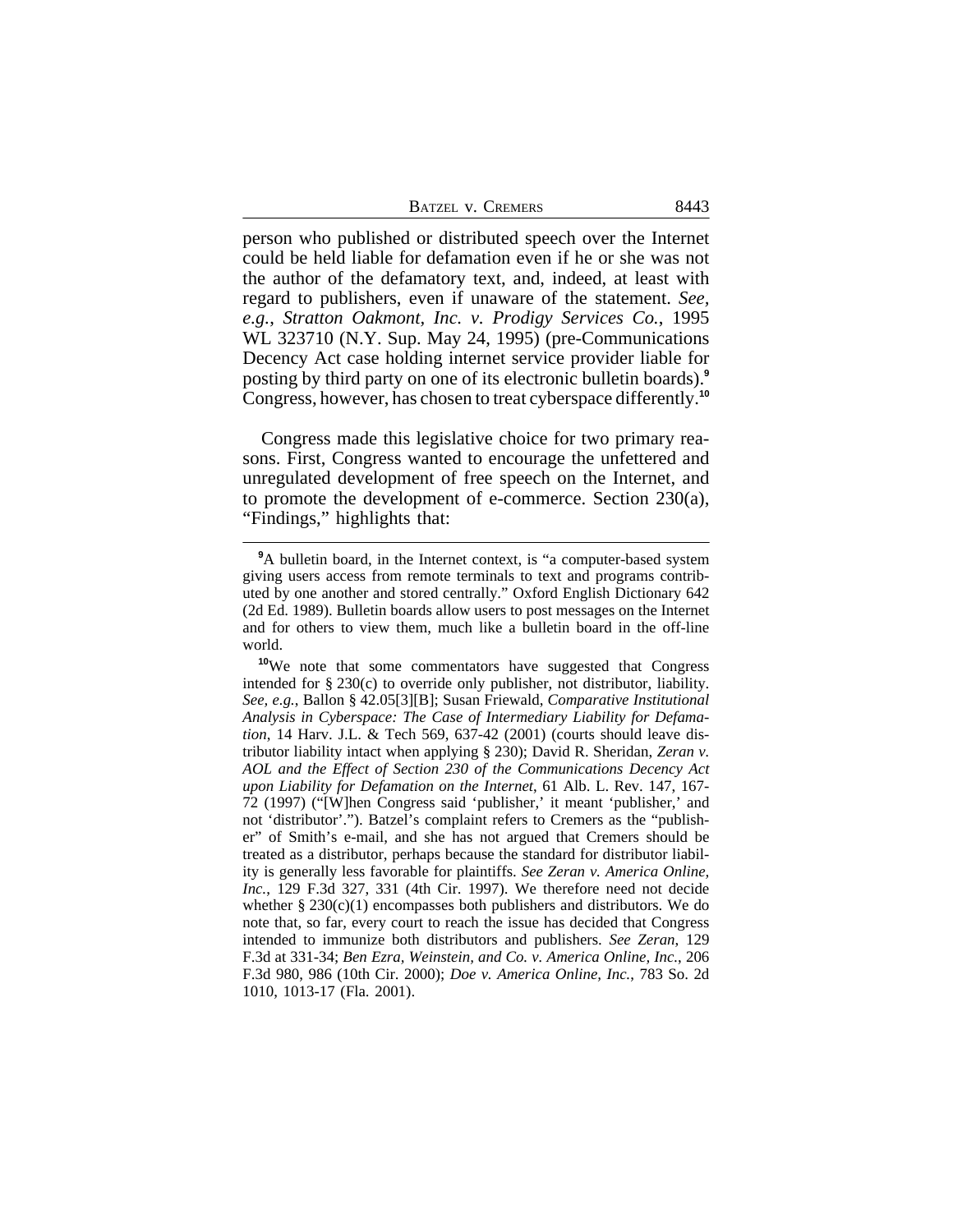(3) The Internet and other interactive computer services offer a forum for a true diversity of political discourse, unique opportunities for cultural development, and myriad avenues for intellectual activity.

(4) The Internet and other interactive computer services have flourished, to the benefit of all Americans, with a minimum of government regulation.

§ 230(a)*.* Similarly, the listed policy objectives of the section include:

(1) to promote the continued development of the Internet and other interactive computer services and other interactive media;

(2) to preserve the vibrant and competitive free market that presently exists for the Internet and other interactive computer services, unfettered by Federal or State regulation.

## § 230(b).

Consistent with these provisions, courts construing § 230 have recognized as critical in applying the statute the concern that lawsuits could threaten the "freedom of speech in the new and burgeoning Internet medium." *Zeran v. America Online, Inc.*, 129 F.3d 327, 330 (4th Cir. 1997). "Section 230 was enacted, in part, to maintain the robust nature of Internet communication, and accordingly, to keep government interference in the medium to a minimum." *Id.; see also Ben Ezra, Weinstein, and Co. v. America Online, Inc.*, 206 F.3d 980, 985n.3. Making interactive computer services and their users liable for the speech of third parties would severely restrict the information available on the Internet. Section 230 therefore sought to prevent lawsuits from shutting down websites and other services on the Internet.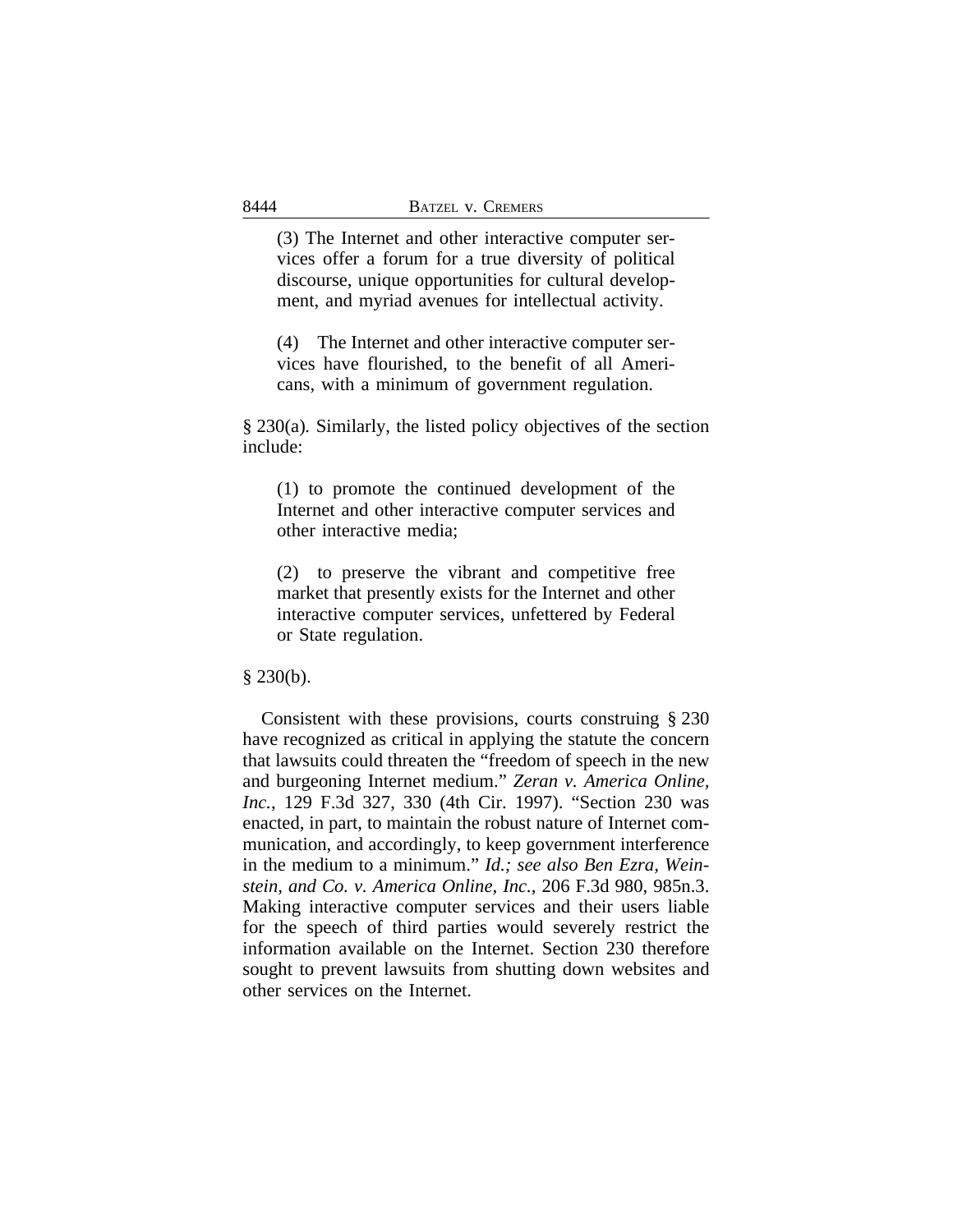| BATZEL V. CREMERS | 8445 |
|-------------------|------|
|                   |      |

The second reason for enacting  $\S 230(c)$  was to encourage interactive computer services and users of such services to self-police the Internet for obscenity and other offensive material, so as to aid parents in limiting their children's access to such material. *See* § 230(b)(4); *see also* 141 Cong. Rec. H8469-70 (Statements of Representatives Cox, Wyden, and Barton); *Zeran*, 129 F.3d at 331; *Blumenthal*, 992 F. Supp. at 52. We recognize that there is an apparent tension between Congress's goals of promoting free speech while at the same time giving parents the tools to limit the material their children can access over the Internet. As a result of this apparent tension, some commentators have suggested that the Fourth Circuit in *Zeran* imposed the First Amendment goals on legislation that was actually adopted for the speech-restrictive purpose of controlling the dissemination of content over the Internet. *See, e.g.*, Ballon § 42.05[3][B][iv]. These critics fail to recognize that laws often have more than one goal in mind, and that it is not uncommon for these purposes to look in opposite directions. The need to balance competing values is a primary impetus for enacting legislation. Tension within statutes is often not a defect but an indication that the legislature was doing its job. *See, e.g.*, *United States v. Kalustian*, 529 F.2d 585, 588 (9th Cir. 1975) (describing dual and somewhat competing purposes of the Federal wiretap statute of both protecting individual privacy and combating crime).

So, even though the CDA overall may have had the purpose of restricting content, there is little doubt that the Cox-Wyden amendment, which added what ultimately became § 230 to the Act, sought to further First Amendment and ecommerce interests on the Internet while also promoting the protection of minors. *See* 141 Cong. Rec. H8469-72 (Statements of Representatives Cox, Wyden, Lofgren, and Goodlatte).**<sup>11</sup>** Fostering the two ostensibly competing purposes here

**<sup>11</sup>**We also note that at least some members of Congress suspected that much, if not most, of the Act would be struck down as unconstitutional.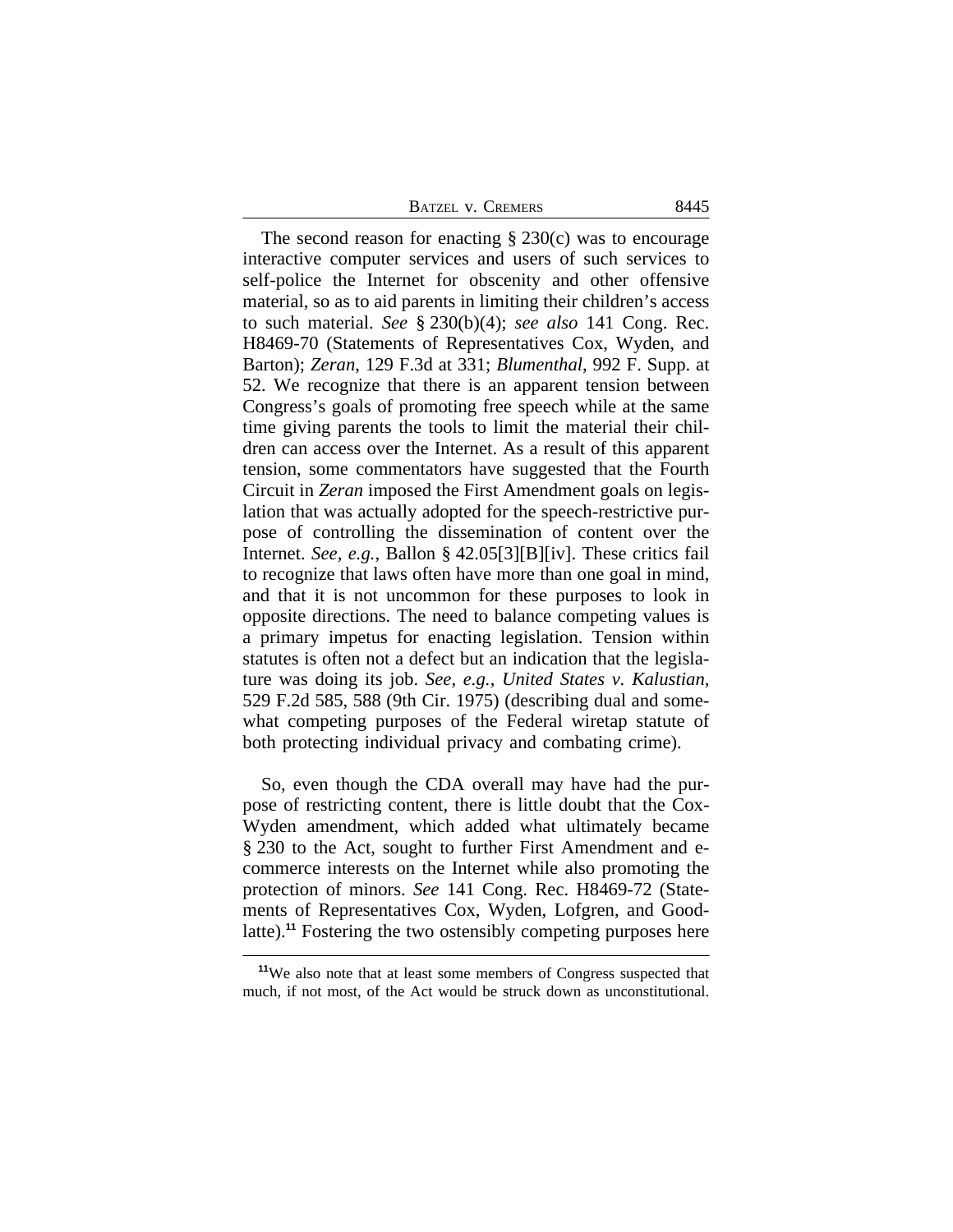| 8446 | <b>BATZEL V. CREMERS</b> |
|------|--------------------------|
|      |                          |

works because parents best can control the material accessed by their children with the cooperation and assistance of Internet service providers ("ISPs") and other providers and users of services on the Internet.**<sup>12</sup>** Section 230(b)(4) describes this goal: "It is the policy of the United States . . . to remove disincentives for the development and utilization of blocking and filtering technologies that empower parents to restrict their children's access to objectionable or inappropriate online material." § 230(b)(4). Some blocking and filtering programs depend on the cooperation of website operators and access providers who label material that appears on their services.**<sup>13</sup>**

**<sup>12</sup>**An ISP provides its subscribers with access to the Internet. Such service providers include, for example, America Online, commonly referred to as "AOL," and Earthlink, as well as numerous other providers.

**<sup>13</sup>**The vast amount of material on the Internet makes it difficult for an independent board to rate all of the material, as the Motion Picture Association of America can do for the much smaller number of movies distributed. Some filtering systems therefore rely on self-labeling. *See* R. Polk Wagner, *Filters and The First Amendment*, 83 Minn. L. Rev. 755, 70-65 (1999). Zoning, another approach to controlling content on the Internet by creating child-free zones accessible only with digital identification certificates and age verification, also works best with the cooperation of website operators and service providers. *See* Lawrence Lessig, *What Things Regulate Speech: CDA 2.0 vs. Filtering*, 38 Jurimetrics J. 629 (1998); *see also Reno*, 521 U.S. at 886-97 (O'Connor, J., concurring in part and dissenting in part) (describing zoning approach to protecting minors from harmful Internet content).

*See* 141 Cong. Rec. H8470 (the Cox-Wyden amendment sought to provide aid during the "flood of legal challenges" likely to prevent the rest of the Act from having any effect); *see also* Lawrence Lessig, Code and Other Laws of Cyberspace 174 (1999) (referring to the Act as "[a] law of extraordinary stupidity [that] practically impaled itself on the First Amendment."). That position turned out to be prescient. *See Reno*, 521 U.S. 844; *Playboy Ent. Group*, 529 U.S. 803. Quite possibly in anticipation that other aspects of the Act would not survive, the Cox-Wyden amendment attempted to control content distributed to minors in a manner consistent with the First Amendment, by encouraging Internet companies to police the Internet for themselves or to assist parents in doing so. *See* 141 Cong. Rec. H8469-72.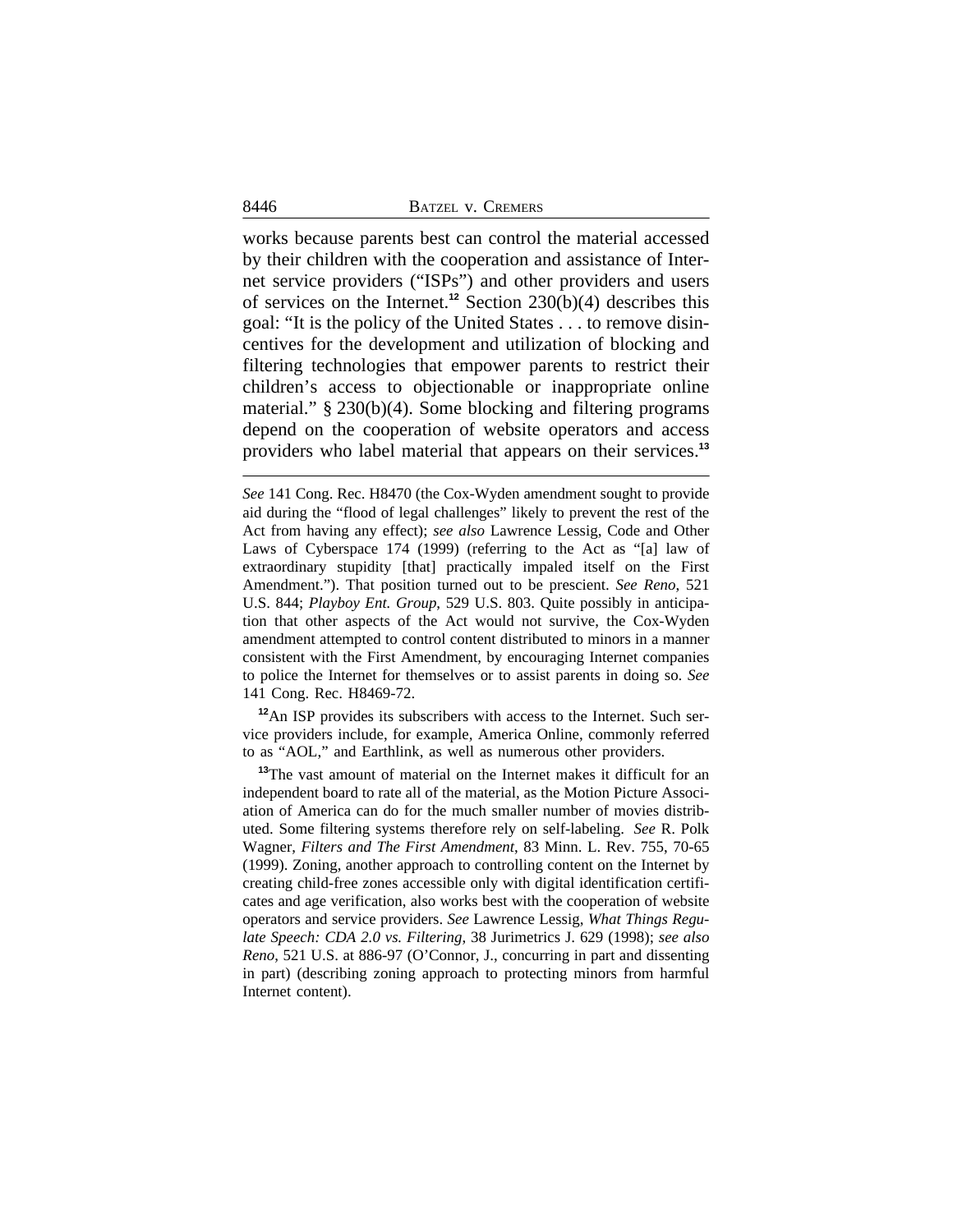| BATZEL V. CREMERS | 8447 |
|-------------------|------|
|-------------------|------|

Without the immunity provided in Section 230(c), users and providers of interactive computer services who review material could be found liable for the statements of third parties, yet providers and users that disavow any responsibility would be free from liability. *Compare Stratton Oakmont*, 1995 WL 323710 (holding a service provider liable for speech appearing on its service because it generally reviewed posted content) with *Cubby, Inc. v. CompuServe, Inc.*, 776 F. Supp. 135 (S.D.N.Y. 1991) (holding a service provider not liable for posted speech because the provider was simply the conduit through which defamatory statements were distributed).

In particular, Congress adopted  $\S 230(c)$  to overrule the decision of a New York state court in *Stratton Oakmont*, 1995 WL 323710. *Stratton Oakmont* held that Prodigy, an Internet access provider that ran a number of bulletin boards, could be held responsible for libelous statements posted on its "Money Talk" bulletin board by an unidentified person. *Id.* The court relied on the fact that Prodigy held itself out as a service that monitored its bulletin boards for offensive content and removed such content. *Id.* at \*2, \*4. Prodigy used filtering software and assigned board leaders to monitor the postings on each bulletin board. *Id.* at \*1-\*2. Because of Prodigy's active role in monitoring its bulletin boards, the court found, Prodigy was a publisher for purposes of state libel law and therefore could be held liable for any defamatory statements posted on the website. *Id.* at \*4.

Although *Stratton* was a defamation case, Congress was concerned with the impact such a holding would have on the control of material inappropriate for minors. If efforts to review and omit third-party defamatory, obscene or inappropriate material make a computer service provider or user liable for posted speech, then website operators and Internet service providers are likely to abandon efforts to eliminate such material from their site. *See* S. Rep. No. 104-230, at 194 (1996) ("One of the specific purposes of [Section 230] is to overrule *Stratton-Oakmont* v. *Prodigy* and any other similar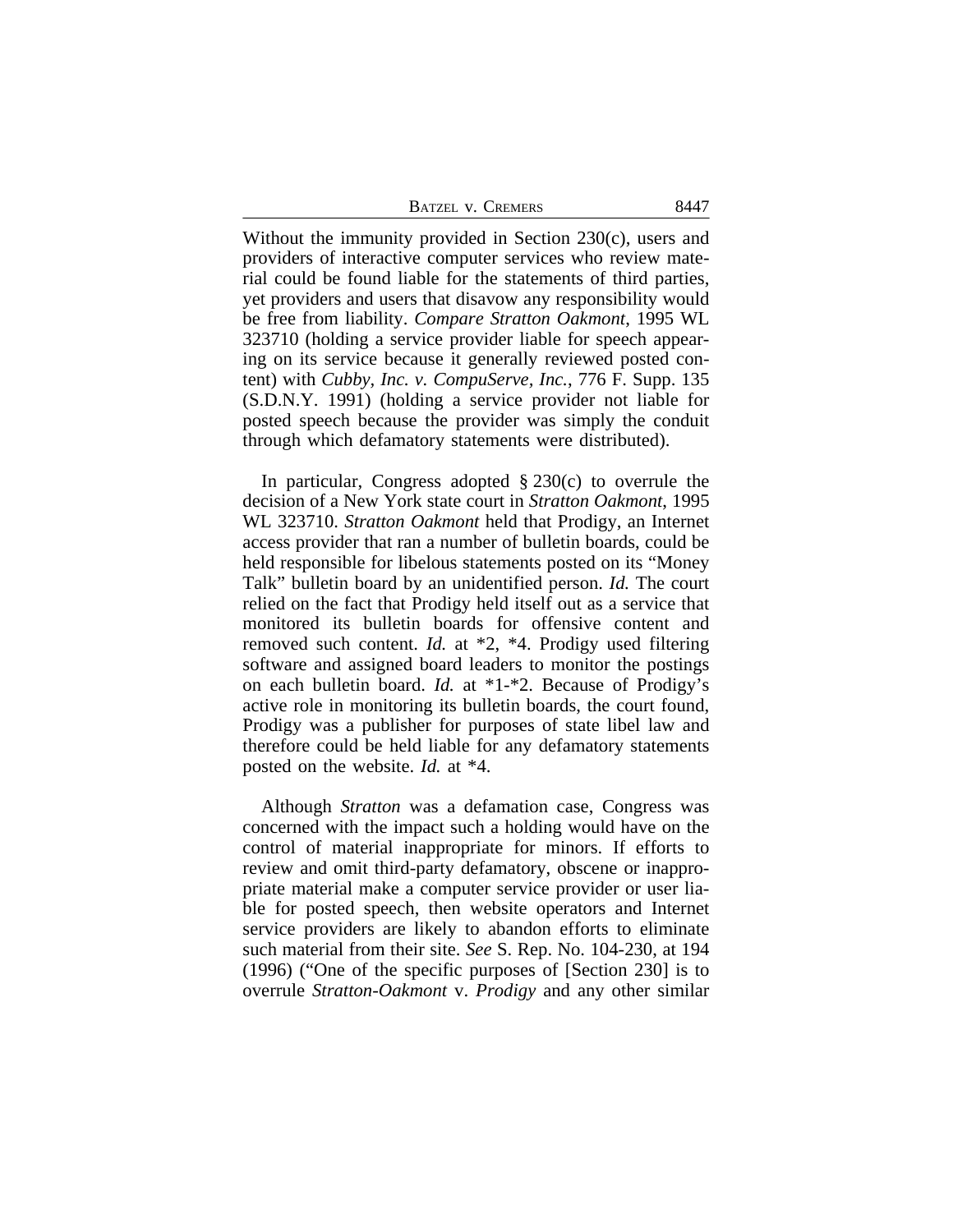| 8448 | <b>BATZEL V. CREMERS</b> |
|------|--------------------------|
|      |                          |

decisions . . . ."); H.R. Conf. Rep. No. 104-458, at 194 (1996) ("The conferees believe that [decisions such as *Stratton Oakmont*] create serious obstacles to the important federal policy of empowering parents to determine the content of communications their children receive through interactive computer services."); 141 Cong. Rec. at H84691-70 (statement of Rep. Cox) (referring to disincentives created by *Stratton Oakmont* decision); *see also Zeran*, 129 F.3d at 331 (emphasizing that § 230 was adopted to overrule *Stratton Oakmont*, and to provide incentives to self-regulate the dissemination of offensive material); Harvey L. Zuckman et al., Modern Communication Law 615 (1999) (observing that it is "crystal clear that [Section 230 was] designed to change the result in future cases like *Stratton Oakmont*").**<sup>14</sup>**

## 2. *Application to Cremers and the Museum Security Network*

**[9]** To benefit from § 230(c) immunity, Cremers must first demonstrate that his Network website and listserv qualify as "provider[s] or user[s] of an *interactive computer service*." § 230(c)(1) (emphasis added). An "interactive computer service" is defined as "any information service, system, or access software provider that provides or enables computer access by multiple users to a computer server, including specifically a service or system that provides access to the Internet and such systems operated or services offered by libraries or educational institutions."  $\S$  230(f)(2).

<sup>&</sup>lt;sup>14</sup>Although not relevant to the current case,  $\S 230(c)(2)$  further encourages good samaritans by protecting service providers and users from liability for claims arising out of the removal of potentially "objectionable" material from their services. *See*  $\S 230(c)(2)$ . This provision insulates service providers from claims premised on the taking down of a customer's posting such as breach of contract or unfair business practices. *Cf.* 17 U.S.C.  $\S 512(g)(1)$  (providing similar protection for service providers who take down material alleged to violate copyright laws); H. R. Rep. No. 105- 551, at 25 (1998).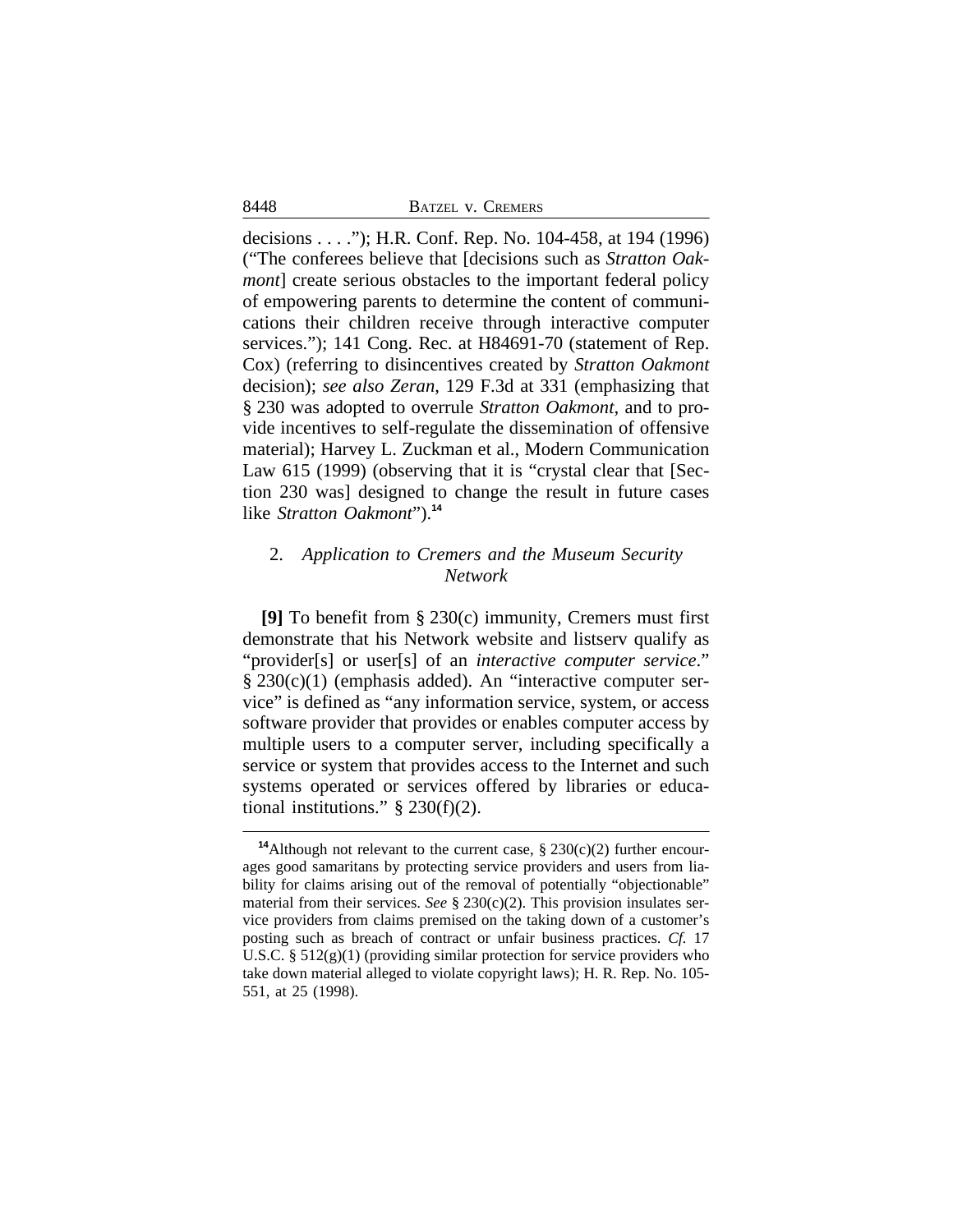| <b>BATZEL V. CREMERS</b> | 8449 |
|--------------------------|------|
|--------------------------|------|

**[10]** The district court concluded that only services that provide access to the Internet as a whole are covered by this definition. But the definition of "interactive computer service" on its face covers "*any*" information services or other systems, as long as the service or system allows "multiple users" to access "a computer server." Further, the statute repeatedly refers to "the Internet and *other* interactive computer services," (emphasis added), making clear that the statutory immunity extends beyond the Internet itself. §§ 230(a)(3), (a)(4), (b)(1), (b)(2), and (f)(3). Also, the definition of "interactive computer service" after the broad definition language, states that the definition "*includ[es]* specifically a service or system that provides access to the Internet,"  $\S 230(f(2))$ (emphasis added), thereby confirming that services providing access to the Internet as a whole are only a subset of the services to which the statutory immunity applies.**<sup>15</sup>**

**[11]** There is, however, no need here to decide whether a listserv or website itself fits the broad statutory definition of "interactive computer service," because the language of  $\S 230(c)(1)$  confers immunity not just on "providers" of such services, but also on "users" of such services.<sup>16</sup> § 230(c)(1).

**<sup>16</sup>**We note that several courts to reach the issue have decided that a website is an "interactive computer service." *See, e.g.*, *Carafano v. Metrosplash.com, Inc*., 207 F. Supp. 2d 1055, 1065-66 (C.D. Cal. 2002); *Gentry*, 99 Cal. App. 4th at 831 (holding that website is an interactive computer service); *Schneider*, 31 P.3d at 40-41 (same).

<sup>&</sup>lt;sup>15</sup>Other courts construing  $\S 230(f)(2)$  have recognized that the definition includes a wide range of cyberspace services, not only internet service providers. *See, e.g.*, *Gentry v. eBay, Inc*., 99 Cal. App. 4th 816, 831 & n.7 (2002) (on-line auction website is an "interactive computer service"); *Schneider v. Amazon.com*, 31 P.3d 37, 40- 41 (Wash Ct. App. 2001) (online bookstore Amazon.com is an "interactive computer service"); *Barrett v. Clark*, 2001 WL 881259 at \*9 (Cal. Sup. Ct. 2001) (newsgroup considered an "interactive computer service"); *see also Ben Ezra*, 206 F.3d at 985 (parties conceded that AOL was an interactive computer service when it published an on-line stock quotation service); *Zeran*, 129 F.3d at 330 (AOL assumed to be interactive computer service when it operated bulletin board service for subscribers); *Blumenthal*, 992 F. Supp. at 49-50 (parties conceded that AOL was an "interactive computer service" even when it functioned as the publisher of an on-line gossip column).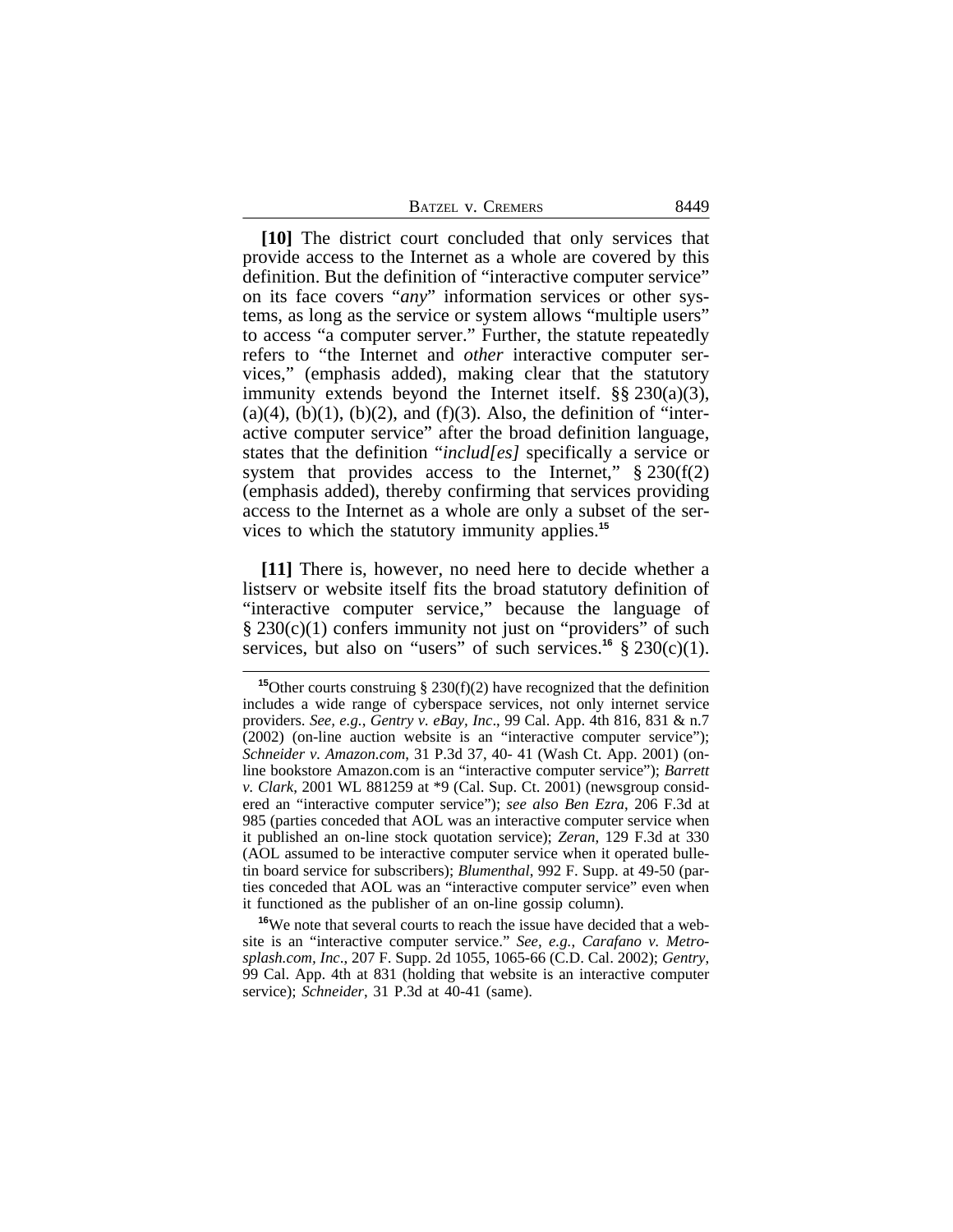|  | 8450 | BATZEL V. CREMERS |
|--|------|-------------------|
|--|------|-------------------|

There is no dispute that the Network uses interactive computer services to distribute its on-line mailing and to post the listserv on its website. Indeed, to make its website available and to mail out the listserv, the Network *must* access the Internet through some form of "interactive computer service." Thus, both the Network website and the listserv are potentially immune under § 230.

**[12]** Critically, however, § 230 limits immunity to information "provided by another information content provider."  $\S 230(c)(1)$ . An "information content provider" is defined by the statute to mean "any person or entity that is responsible, in whole or in part, for the creation or development of information provided through the Internet or any other interactive computer service." § 230(f)(3). The reference to "*another* information content provider" (emphasis added) distinguishes the circumstance in which the interactive computer service itself meets the definition of "information content provider" with respect to the information in question. The pertinent question therefore becomes whether Smith was the sole content provider of his e-mail, or whether Cremers can also be considered to have "creat[ed]" or "develop[ed]" Smith's email message forwarded to the listserv.**<sup>17</sup>**

Obviously, Cremers did not create Smith's e-mail. Smith composed the e-mail entirely on his own. Nor do Cremers's minor alterations of Smith's e-mail prior to its posting or his choice to publish the e-mail (while rejecting other e-mails for inclusion in the listserv) rise to the level of "development." As we have seen, a central purpose of the Act was to protect from liability service providers and users who take some affir-

<sup>&</sup>lt;sup>17</sup>We do not separately analyze Cremers's statement regarding contacting the FBI. Batzel has presented no evidence that the statement was untrue. No action for defamation can go forward absent such evidence. *See Cort v. St. Paul Fire and Marine Ins. Companies, Inc.*, 311 F.3d 979, 985 (9th Cir. 2002) ("An essential element of defamation is that the publication in question must contain a false statement of fact.") (quoting *Savage v. Pac. Gas & Elec. Co.*, 21 Cal. App. 4th 434, 444 (1993)).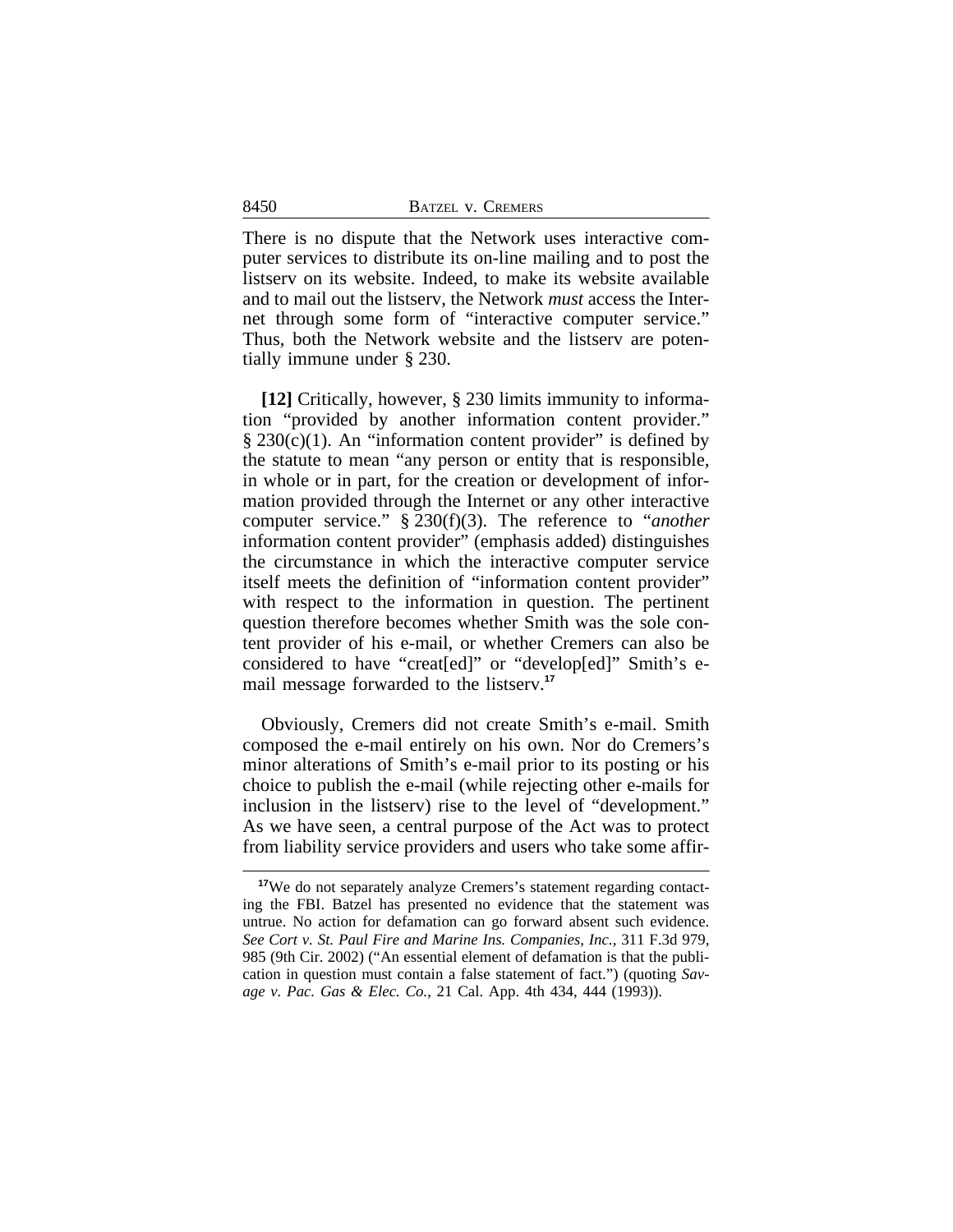| <b>BATZEL V. CREMERS</b> | 8451 |
|--------------------------|------|
|--------------------------|------|

mative steps to edit the material posted. Also, the exclusion of "publisher" liability necessarily precludes liability for exercising the usual prerogative of publishers to choose among proffered material and to edit the material published while retaining its basic form and message.

**[13]** The "development of information" therefore means something more substantial than merely editing portions of an e-mail and selecting material for publication.**18** Because Cremers did no more than select and make minor alterations to Smith's e-mail, Cremers cannot be considered the content provider of Smith's e-mail for purposes of § 230.**<sup>19</sup>**

**<sup>19</sup>**As other courts have pointed out, the broad immunity created by § 230 can sometimes lead to troubling results. *See, e.g.*, *Blumenthal*, 992 F. Supp. at 51-52 (expressing opinion that "[i]f it were writing on a clean slate," AOL would be liable for defamation when it had editorial control over the defamatory material). For example, a service provider that cannot be held liable for posting a defamatory message may have little incentive to take such material down even if informed that the material is defamatory.

One possible solution to this statutorily created problem is the approach taken by Congress in the Digital Millennium Copyright Act ("Digital Act"). The Digital Act includes immunity provisions, similar to those of the Communications Decency Act, that protect service providers from liability for content provided by third parties. The Digital Act, however, unlike the Communications Decency Act, provides specific notice, takedown, and put-back procedures that carefully balance the First Amendment rights of users with the rights of a potentially injured copyright holder. *See* 17 U.S.C. §§ 512(c) and (g); *see also* H.R. Rep. No. 105-551, at 52-62 (1998) (describing the DMCA's take-down and put-back procedures); Comm. Print, Section-By-Section Analysis of H.R. 2281, at 25-36 (Sept. 1998) (same). To date, Congress has not amended § 230 to provide for similar take-down and put-back procedures.

**<sup>18</sup>**Other courts have agreed that the "exercise of a publisher's traditional editorial functions — such as deciding whether to publish, withdraw, postpone or alter content" do not transform an individual into a "content provider" within the meaning of § 230. *Zeran*, 129 F.3d at 330; *see also Ben Ezra*, 206 F. 3d at 985-86 (defendant not "information content provider" although it edited and altered stock quotations provided by third party); *Blumenthal*, 992 F. Supp at 49-53 (defendant not "information content provider" although it had editorial control over content in gossip column); *Schneider*, 31 P.3d at 39-43 (website not "information content provider" although it had strict posting guidelines and could edit and republish posted material).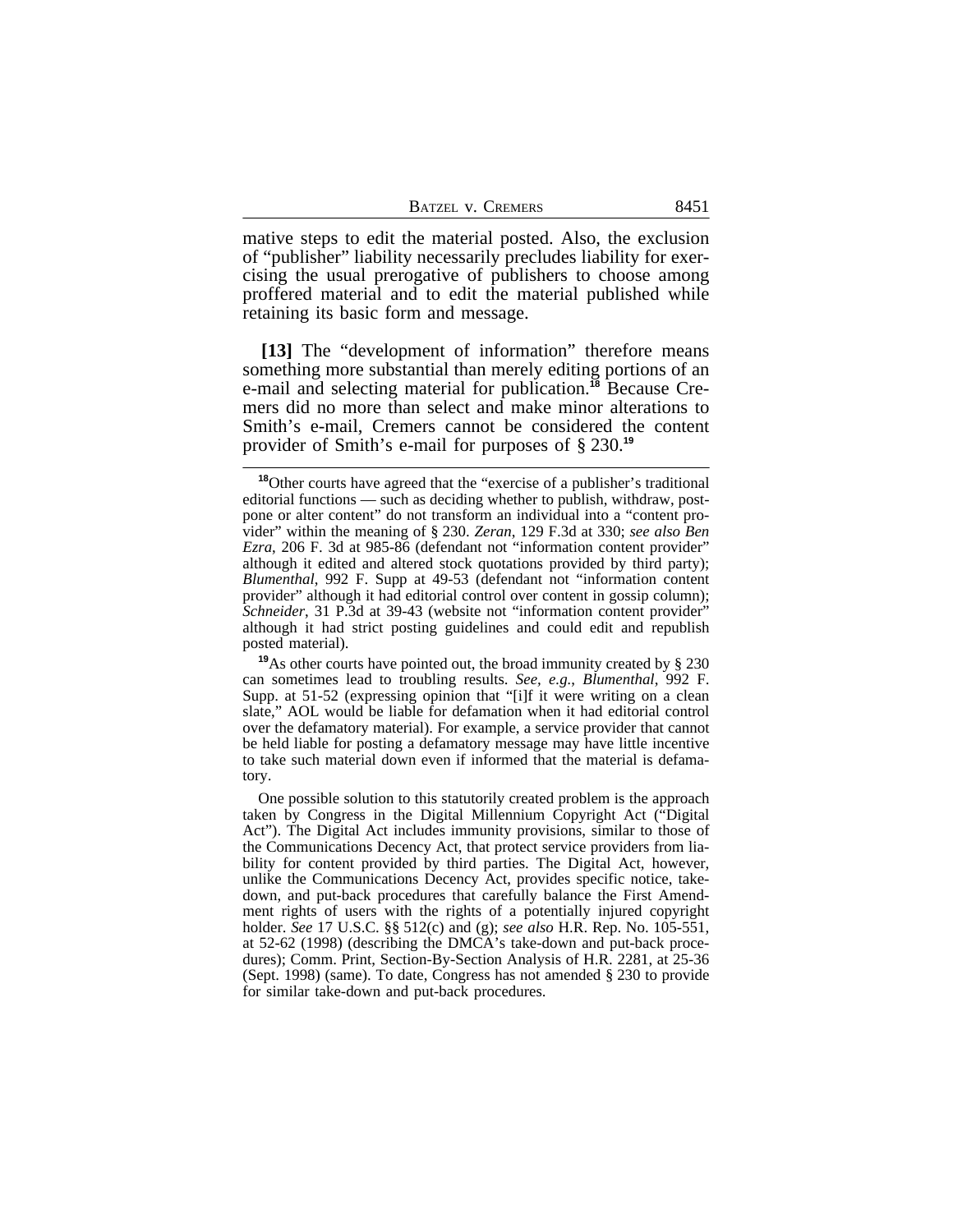| 8452 | BATZEL V. CREMERS |
|------|-------------------|
|      |                   |

The partial dissent does not register any disagreement with this interpretation of the definition of "information content provider" or with the observation that immunity for "publisher[s]" indicates a recognition that the immunity will extend to the selection of material supplied by others. It nonetheless simultaneously maintains that 1) a defendant who takes an active role in selecting information for publication is not immune; and 2) interactive computer service users and providers who screen the material submitted and remove offensive content are immune. *See* post at 8465 and n. 5. These two positions simply cannot logically coexist.

Such a distinction between deciding to publish only some of the material submitted and deciding *not* to publish some of the material submitted is not a viable one. The scope of the immunity cannot turn on whether the publisher approaches the selection process as one of inclusion or removal, as the difference is one of method or degree, not substance.

A distinction between removing an item once it has appeared on the Internet and screening before publication cannot fly either. For one thing, there is no basis for believing that Congress intended a one-bite-at-the-apple form of immunity. Also, Congress could not have meant to favor removal of offending material over more advanced software that screens out the material before it ever appears. If anything, the goal of encouraging assistance to parents seeking to control children's access to offensive material would suggest a preference for a system in which the offensive material is not available even temporarily. The upshot is that the partial dissent's posit concerning the limitations of § 230(c) immunity simply cannot be squared with the statute's language and purposes, whatever merit it, or a variant of it, might have as a policy matter. *See* n. 19, *supra*.

**[14]** In most cases our conclusion that Cremers cannot be considered a content provider would end matters, but this case presents one twist on the usual § 230 analysis: Smith main-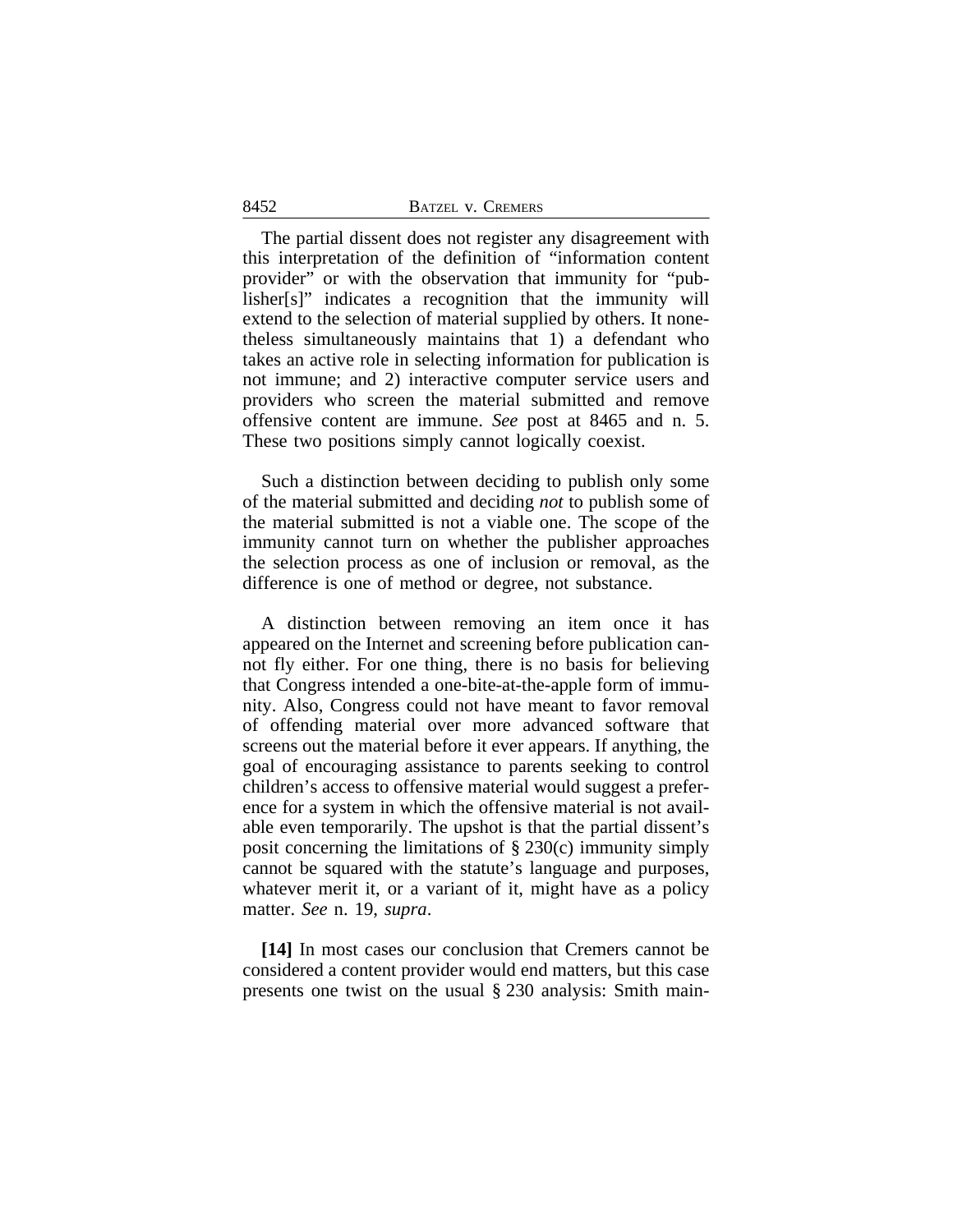| <b>BATZEL V. CREMERS</b> | 8453 |
|--------------------------|------|
|--------------------------|------|

tains that he never "imagined [his] message would be posted on an international message board or [he] never would have sent it in the first place." The question thus becomes whether Smith can be said to have "provided" his e-mail in the sense intended by  $\S 230(c)$ . If the defamatory information is not "*provided* by another information content provider," then § 230(c) does not confer immunity on the publisher of the information.

**[15]** "[P]rovided" suggests, at least, some active role by the "provider" in supplying the material to a "provider or user of an interactive computer service." One would not say, for example, that the author of a magazine article "provided" it to an interactive computer service provider or user by allowing the article to be published in hard copy off-line. Although such an article is available to anyone with access to a library or a newsstand, it is not "provided" for use on the Internet.

**[16]** The result in the foregoing example should not change if the interactive computer service provider or user has a subscription to the magazine. In that instance, the material in question is "provided" to the "provider or user of an interactive computer service," but not in its role as a provider or user of a computer service. The structure and purpose of  $\S 230(c)(1)$  indicate that the immunity applies only with regard to third-party information provided *for use on the Internet* or another interactive computer service. As we have seen, the section is concerned with providing special immunity for individuals who would otherwise be publishers or speakers, because of Congress's concern with assuring a free market in ideas and information on the Internet. If information is provided to those individuals in a capacity unrelated to their function as a provider or user of interactive computer services, then there is no reason to protect them with the special statutory immunity.

So, if, for example, an individual who happens to operate a website receives a defamatory "snail mail" letter from an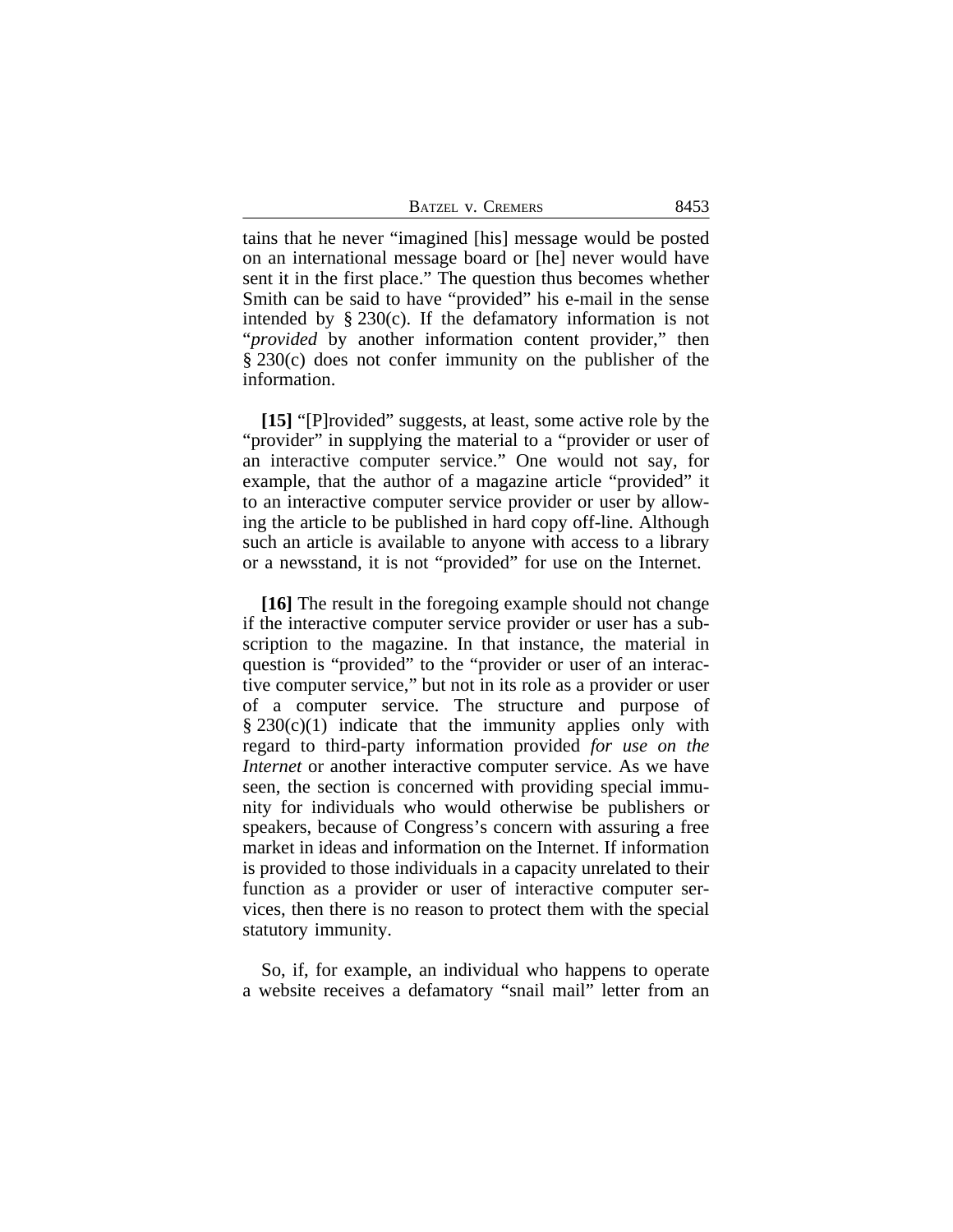| 8454<br>BATZEL V. CREMERS |  |
|---------------------------|--|
|---------------------------|--|

old friend, the website operator cannot be said to have been "provided" the information in his capacity as a website service.**<sup>20</sup>** Section  $230(c)(1)$  supplies immunity for only individuals or entities acting as "provider[s]" or "user[s]" of an "interactive computer service," and therefore does not apply when it is not "provided" to such persons in their roles as providers or users.

The situation here is somewhat more complicated than our letter example, because Smith did provide his e-mail over the Internet and transmitted it to the Network, an operator of a website that is an user of an interactive computer service. Nevertheless, Smith contends that he did not intend his e-mail to be placed on an interactive computer service for public viewing.

Smith's confusion, even if legitimate, does not matter, Cremers maintains, because the  $\S 230(c)(1)$  immunity should be available simply because Smith was the author of the e-mail, without more.

We disagree. Under Cremers's broad interpretation of § 230(c), users and providers of interactive computer services could with impunity intentionally post material they knew was never meant to be put on the Internet. At the same time, the creator or developer of the information presumably could not be held liable for unforeseeable publication of his material to huge numbers of people with whom he had no intention to communicate. The result would be nearly limitless immunity for speech never meant to be broadcast over the Internet.

<sup>&</sup>lt;sup>20</sup>We note that the partial dissent's interpretation of  $\S 230(c)(1)$  has a related defect. Under the partial dissent's theory, for example, content that is sent to an interactive service provider or user labeled "for consideration for inclusion on your website" would not be "information provided by another," if the website operator makes selection decisions amongst the material submitted. Yet, almost any speaker of the English language would agree that the content *was* "provided" to the website by the third party.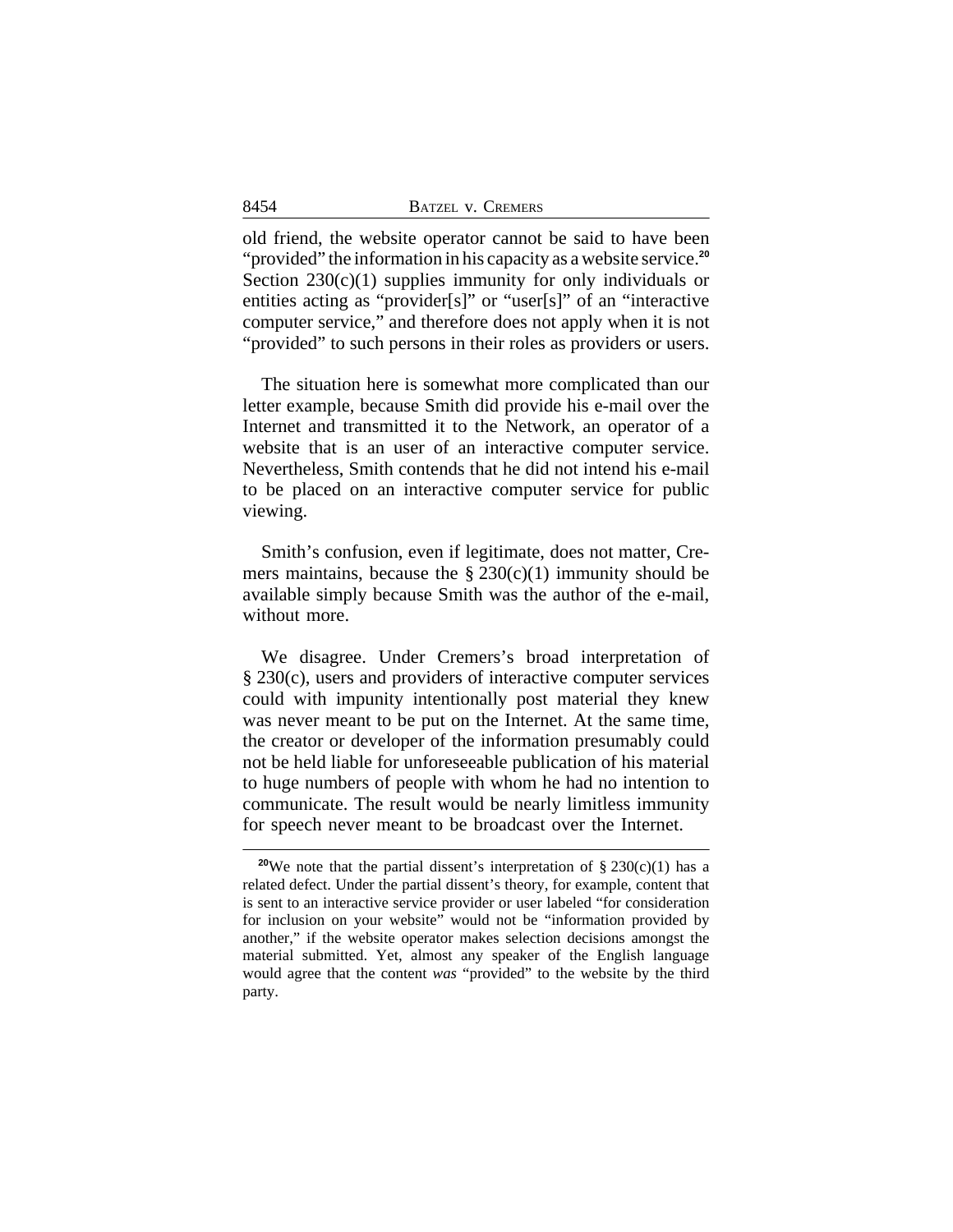| <b>BATZEL V. CREMERS</b> | 8455 |
|--------------------------|------|
|--------------------------|------|

Supplying a "provider or user of an interactive computer service" with immunity in such circumstances is not consistent with Congress's expressly stated purposes in adopting § 230. Free speech and the development of the Internet are not "promote[d]" by affording immunity when providers and users of "interactive computer service[s]" knew or had reason to know that the information provided was not intended for publication on the Internet. Quite the contrary: Users of the Internet are likely to be discouraged from sending e-mails for fear that their e-mails may be published on the web without their permission.

**[17]** Such a scenario is very different from the bulletin boards that Congress had in mind when passing § 230. When a user sends a message to a bulletin board, it is obvious that by doing so, he or she will be publicly posting the message. Here, by contrast, Smith claims that he had no idea that the Network even had a listserv. His expectation, he says, was that he was simply sending a private e-mail to an organization informing it of his concern about Batzel's artwork, and, he insists, he would not have sent the message had he known it would be sent on through the listserv. Absent an incentive for service providers and users to evaluate whether the content they receive is meant to be posted, speech over the Internet will be chilled rather than encouraged. Immunizing providers and users of "interactive computer service[s]" for publishing material when they have reason to know that the material is not intended for publication therefore contravenes the Congressional purpose of encouraging the "development of the Internet."

Immunizing individuals and entities in such situations also interferes with Congress's objective of providing incentives for providers and users of interactive computer services to remove offensive material, especially obscene and defamatory speech. Far from encouraging such actions, immunizing a publisher or distributor for including content not intended for Internet publication increases the likelihood that obscene and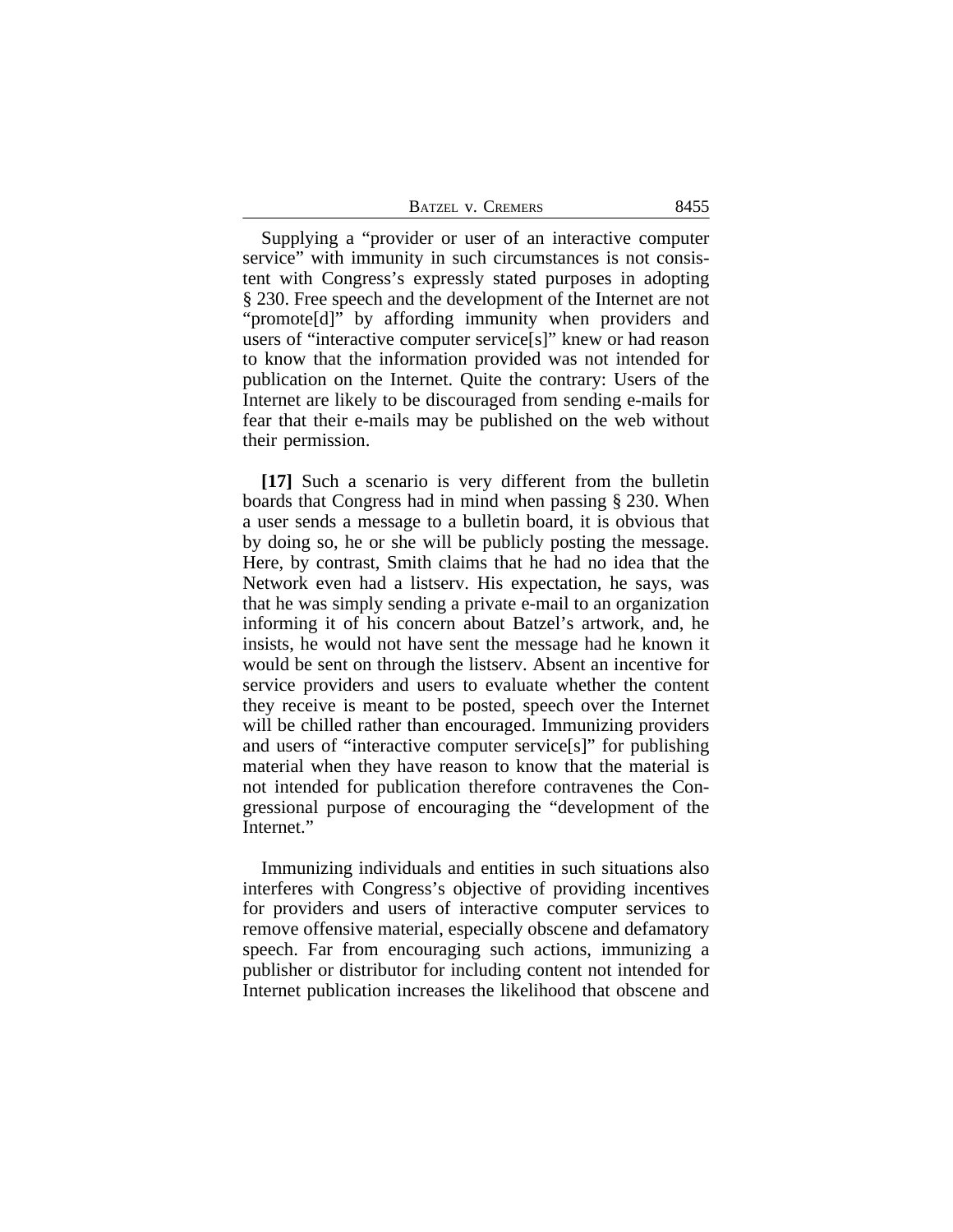| 8456 | BATZEL V. CREMERS |
|------|-------------------|
|      |                   |

defamatory material will be widely available. Not only will on-line publishers be able to distribute such material obtained from "hard copy" sources with impunity, but, because the content provider him or herself never intended publication, there is a greater likelihood that the distributed material will in fact be defamatory or obscene. A person is much more likely to exercise care in choosing his words when he knows that those words will be widely read. This is true not only for altruistic reasons but also because liability for defamation attaches only upon publication. In the current case, Smith claimed exactly that: He told Cremers that if he had known his e-mail would be posted, he never would have sent it. The congressional objectives in passing § 230 therefore are not furthered by providing immunity in instances where posted material was clearly not meant for publication.

**[18]** At the same time, Congress's purpose in enacting  $\S 230(c)(1)$  suggests that we must take great care in determining whether another's information was "provided" to a "provider or user of an interactive computer service" for publication. Otherwise, posting of information on the Internet and other interactive computer services would be chilled, as the service provider or user could not tell whether posting was contemplated. To preclude this possibility, the focus should be not on the information provider's intentions or knowledge when transmitting content but, instead, on the service provider's or user's reasonable perception of those intentions or knowledge. We therefore hold that a service provider or user is immune from liability under  $\S 230(c)(1)$  when a third person or entity that created or developed the information in question furnished it to the provider or user under circumstances in which a reasonable person in the position of the service provider or user would conclude that the information was provided for publication on the Internet or other "interactive computer service."

It is not entirely clear from the record whether Smith "provided" the e-mail for publication on the Internet under this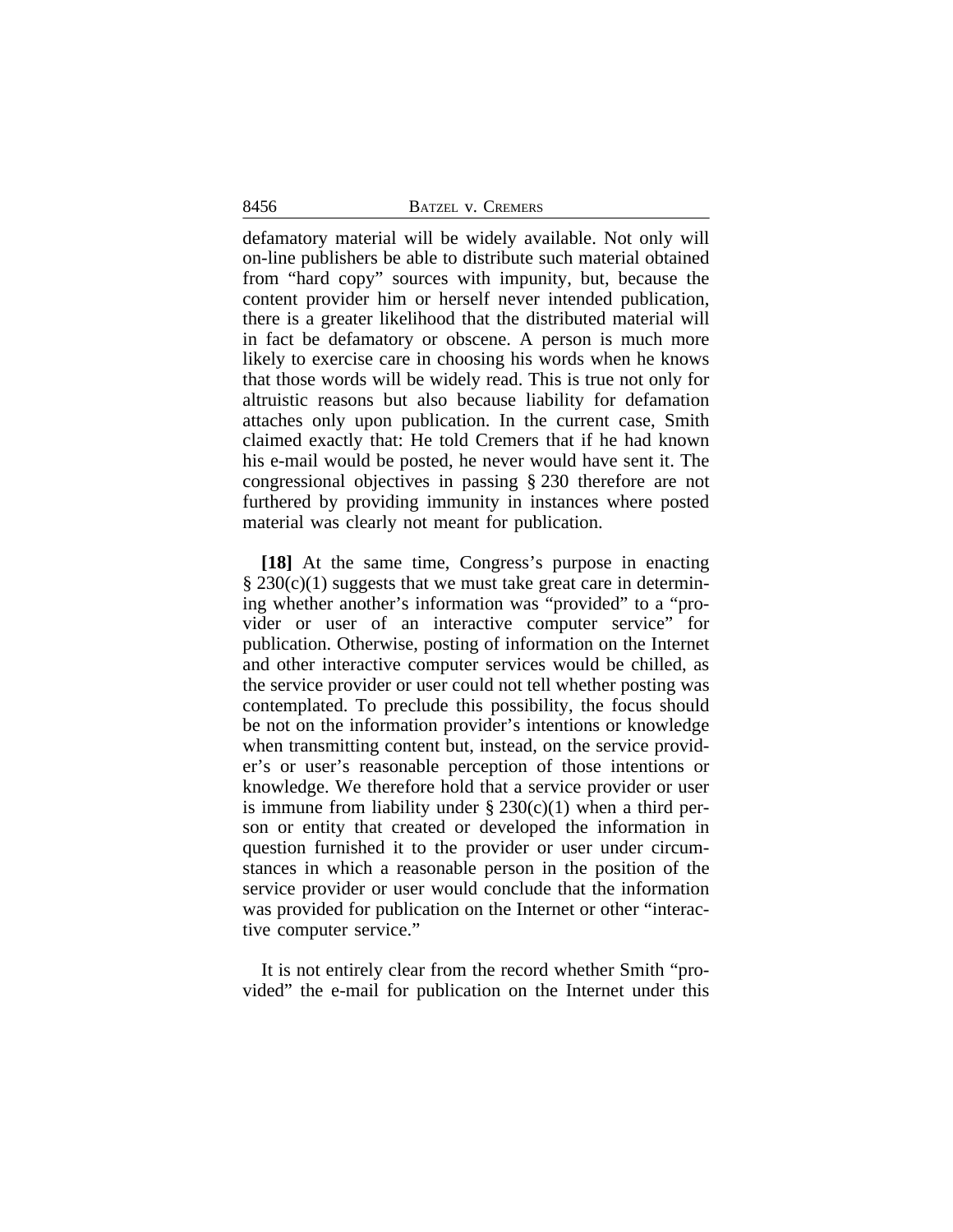| <b>BATZEL V. CREMERS</b> | 8457 |
|--------------------------|------|
|--------------------------|------|

standard. There are facts that could have led Cremers reasonably to conclude that Smith sent him the information because he operated an Internet service. On the other hand, Smith was not a subscriber to the listserv and apparently sent the information to a different e-mail account from the one at which Cremers usually received information for publication. More development of the record may be necessary to determine whether, under all the circumstances, a reasonable person in Cremers' position would conclude that the information was sent for internet publication, or whether a triable issue of fact is presented on that issue.

**[19]** We therefore vacate the district court's order denying Cremers's anti-SLAPP motion and remand to the district court for further proceedings to develop the facts under this newly announced standard and to evaluate what Cremers should have reasonably concluded at the time he received Smith's e-mail. If Cremers should have reasonably concluded, for example, that because Smith's e-mail arrived via a different e-mail address it was not provided to him for possible posting on the listserv, then Cremers cannot take advantage of the § 230(c) immunities. Under that circumstance, the posted information was not "provided" by another "information content provider" within the meaning of § 230. After making such an inquiry, the district court must then evaluate whether Batzel adequately has demonstrated a probability that she will prevail on the merits of her complaint under California's anti-SLAPP statute.**<sup>21</sup>**

## IV

Batzel argues that the district court erred in granting Mosler's motion for summary judgment. According to Batzel,

**<sup>21</sup>**Cremers asks us also to evaluate Batzel's invasion of privacy and emotional distress claims. The district court, however, did not address either of these claims. They therefore are not properly before us on this interlocutory appeal.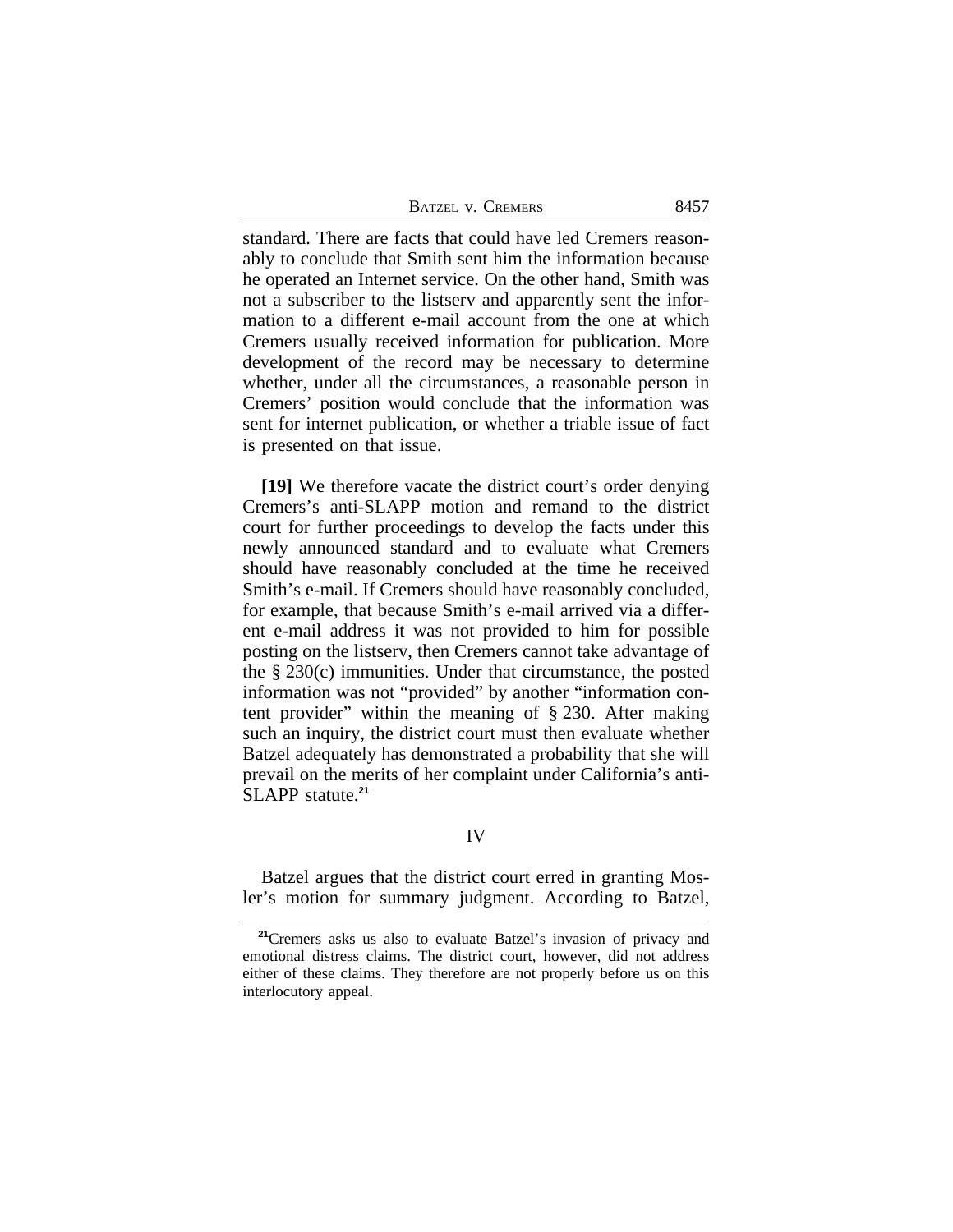8458

Cremers was acting as Mosler's agent and therefore should be held vicariously liable for Cremers's alleged defamation. We reject this contention.**<sup>22</sup>**

"Agency is the fiduciary relationship that arises when one person (a 'principal') manifests assent to another person (an 'agent') that the agent shall act on the principal's behalf and subject to the principal's control, and the agent manifests assent or otherwise consents so to act." Restatement (Third) of Agency § 1.01 (Tentative Draft); *DeSuza v. Andersack*, 63 Cal. App. 3d 694, 699 (1976). In order for Mosler to be held vicariously liable for the torts of Cremers on a theory of agency, Mosler must have had the ability to control Cremers's activities. *See, e.g., McCollum v. Friendly Hills Travel Ctr.*, 172 Cal. App. 3d 83, 91 (1985).

Batzel failed to present any genuine issue of material fact as to whether Mosler had control over Cremers's management of the Network. The sponsorship agreement executed by Mosler and Cremers requires, in essence, that Cremers include Mosler's trademark in future editions of the Network. It does not give Mosler any right to control what is published by Cremers. The agreement states that Cremers will "maintain ownership and control of all aspects of [the Network's] content and operation." The agreement further states that Mosler "understands that the Museum Security Network is editorially independent and maintains full control of All [sic] editorial content." Cremers also posted on the Network's website a statement that Mosler "understand[s] that the [Network] must remain editorially independent and they respect that." Rather than evincing Cremers's assent to control by Mosler, these statements disclaim control. Without the element of control, Batzel's vicarious liability argument fails. *See DeSuza*, 63

**<sup>22</sup>**We review a grant of summary judgment de novo and consider the facts in the light most favorable to Batzel. *See Oliver v. Keller*, 289 F.3d 623, 626 (9th Cir. 2002) (citing *Clicks Billiards, Inc. v. Six Shooters, Inc.*, 251 F.3d 1252, 1257 (9th Cir. 2001)).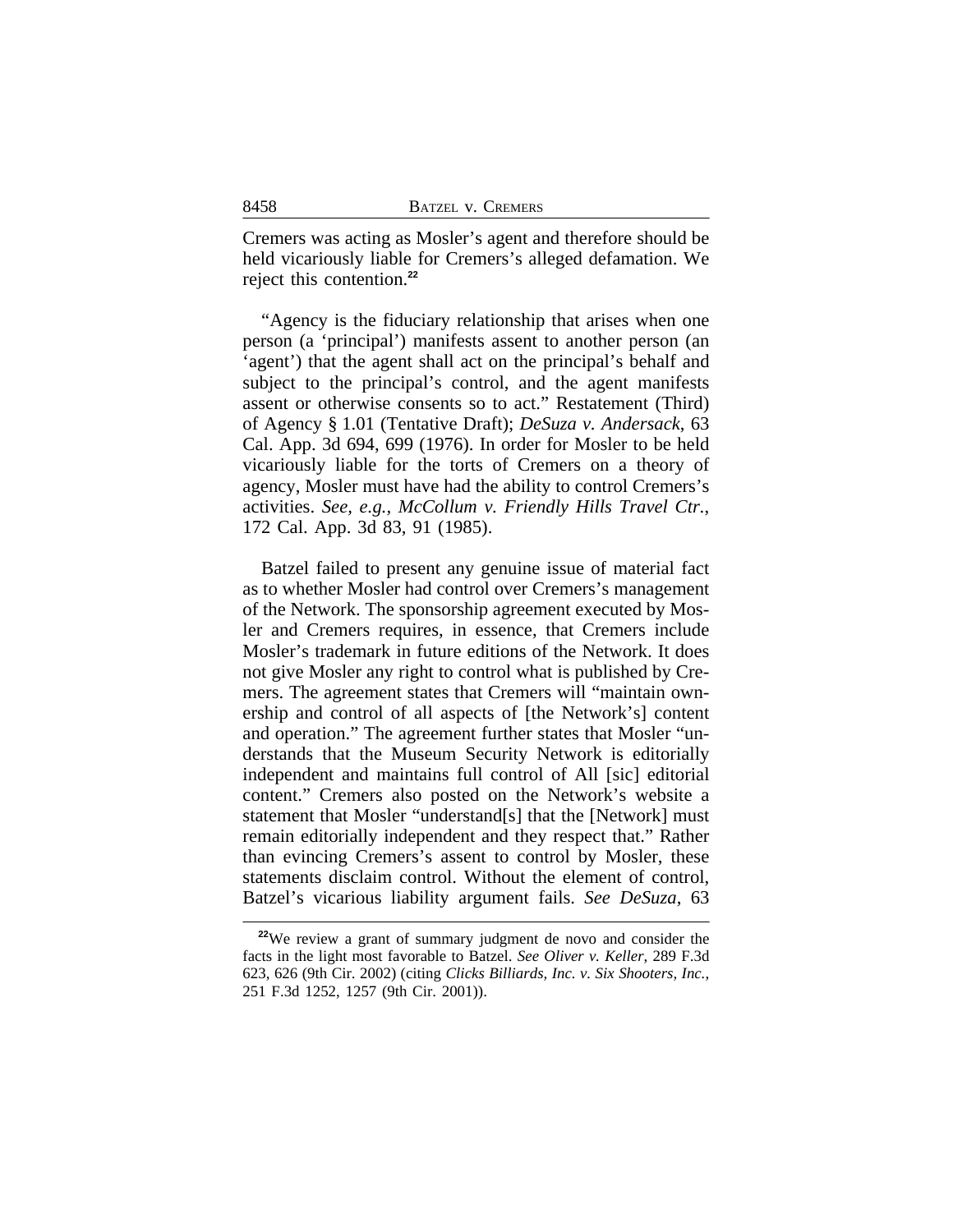| BATZEL V. CREMERS | 8459 |
|-------------------|------|
|-------------------|------|

Cal. App. 3d at 699 (citations omitted) ("The right of the alleged principal to control the behavior of the alleged agent is an essential element which must be factually present in order to establish the existence of agency . . . ." ).

The fact that Mosler provided Cremers with financial support does not support an inference that Mosler possessed practical control of Cremers's editorial content. Sponsorship alone is insufficient to render the sponsor the guarantor of the truth of all statements made in a publication. *See Matson v. Dvorak*, 40 Cal. App. 4th 539, 549 (1995) (holding that a party whose "only contribution to a political campaign is financial, and who is not involved in the preparation, review or publication of campaign literature, cannot be subjected to liability in a defamation action for statements contained in that literature").

We likewise reject the argument that Mosler's continued sponsorship of the Network after Cremers published Smith's statements should give rise to liability. Although a principal is liable when it ratifies an originally unauthorized tort,**<sup>23</sup>** the principal-agent relationship is still a requisite, and ratification can have no meaning without it. Because Cremers was not acting as Mosler's agent at the time he published Smith's statements, Mosler's continued funding of the Network did not amount to ratification of the tort.

**[20]** The district court accordingly did not err in ruling that Mosler cannot be held vicariously liable for Cremers' actions because there was no principal-agent relationship between Mosler and Cremers. We affirm the district court's grant of summary judgment in favor of Mosler.

**<sup>23</sup>***See, e.g., Murillo v. Rite Stuff Foods*, 65 Cal. App. 4th 833, 852, (1998); *Coats v. Construction & Gen. Laborers Local No. 185*, 15 Cal. App. 3d 908, 914 (1971); *McChristian v. Popkin*, 75 Cal. App. 2d 249, 256 (1946).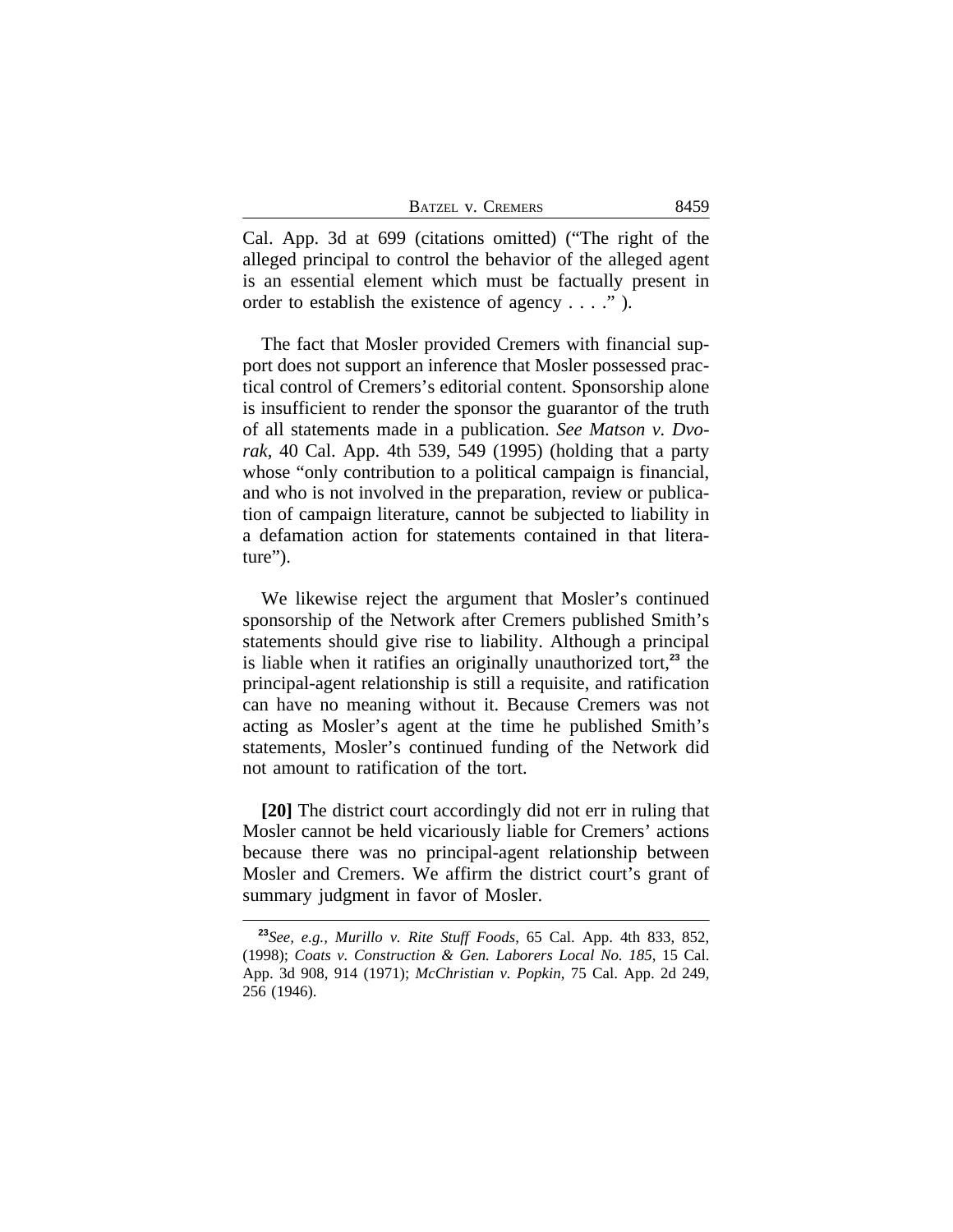Costs on appeal are awarded to Mosler. All other parties are to bear their own costs.

## **VACATED IN PART, AFFIRMED IN PART, AND REMANDED**

Gould, J., concurring in part, dissenting in part:

I respectfully dissent from the majority's analysis of the statutory immunity from libel suits created by § 230 of the Communications Decency Act (CDA).**<sup>1</sup>** The majority gives the phrase "information provided by another" an incorrect and unworkable meaning that extends CDA immunity far beyond what Congress intended. Under the majority's interpretation of § 230, many persons who intentionally spread vicious falsehoods on the Internet will be immune from suit. This sweeping preemption of valid state libel laws is not necessary to promote Internet use and is not what Congress had in mind.

Congress in 1996 was worried that excessive state-law libel lawsuits would threaten the growth of the Internet. Congress enacted the CDA, which immunizes "provider[s] or user[s]" of "interactive computer service[s]" from civil liability for material disseminated by them but "provided by another information content provider." 47 U.S.C. § 230(c). Under the CDA, courts must treat providers or users of interactive computer services differently from other information providers, such as newspapers, magazines, or television and radio stations, all of which may be held liable for publishing or distributing obscene or defamatory material written or prepared by others. Congress believed this special treatment would "promote the continued development of the Internet and other

<sup>&</sup>lt;sup>1</sup>I join the majority opinion's analysis of our jurisdiction and the opinion's affirmance of the district court's grant of summary judgment to Mosler. I dissent only from Part III.C of the opinion.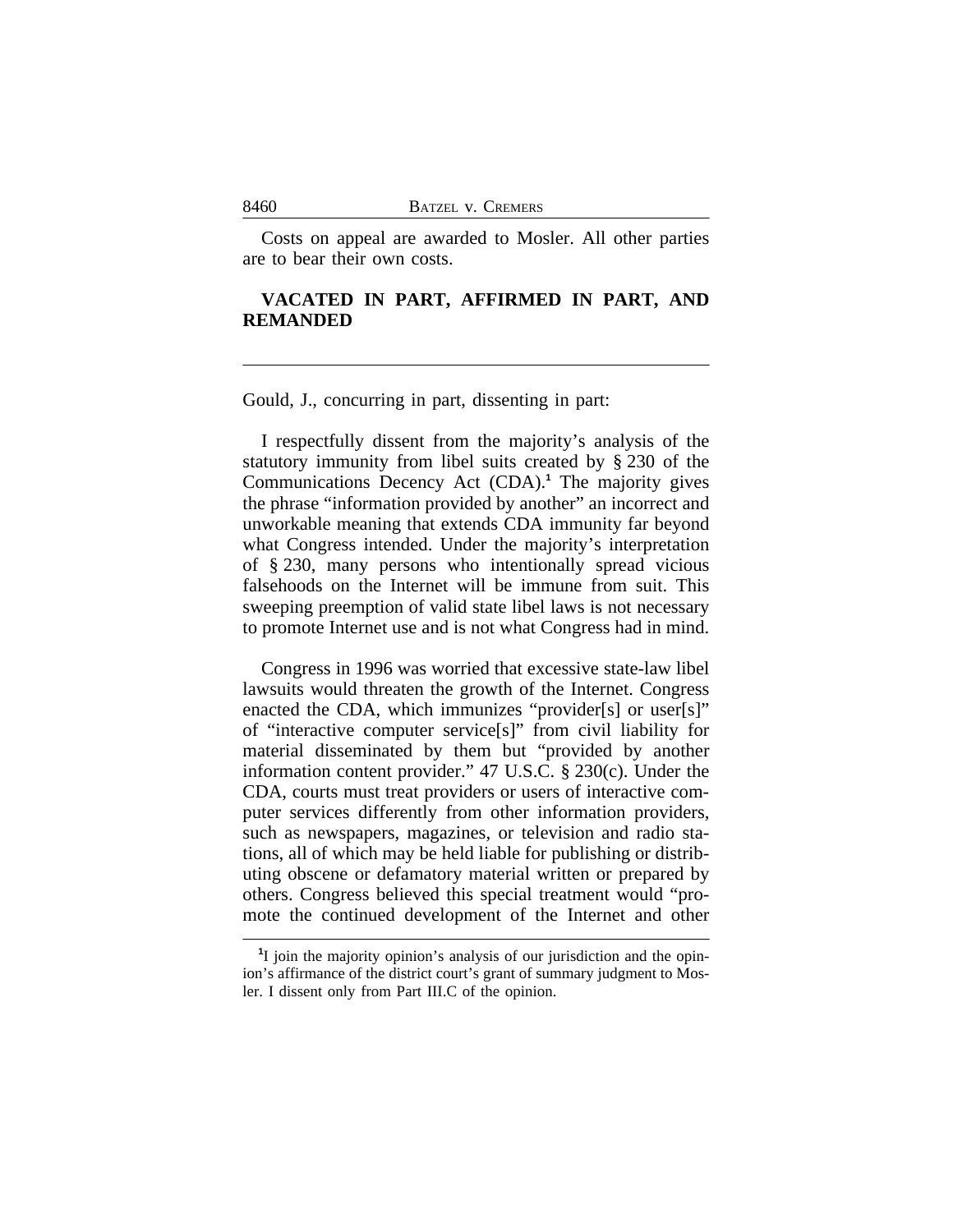| <b>BATZEL V. CREMERS</b> | 8461 |
|--------------------------|------|
|--------------------------|------|

interactive computer services" and "preserve the vibrant and competitive free market" for such services, largely "unfettered by Federal or State regulation." 47 U.S.C. § 230(b)(1)-(2).

The statute states:

No provider or user of an interactive computer service shall be treated as the publisher or speaker of any information provided by another information content provider.

47 U.S.C.  $\S 230(c)(1)$ . Three elements are thus required for § 230 immunity: (1) the defendant must be a provider or user of an "interactive computer service"; (2) the asserted claims must treat the defendant as a publisher or speaker of information; and (3) the challenged communication must be "information provided by another information content provider." **2** The majority and I agree on the importance of the CDA and on the proper interpretation of the first and second elements. We disagree only over the third element.**<sup>3</sup>**

<sup>&</sup>lt;sup>2</sup>An "information content provider" is defined as "any person or entity" that is responsible, in whole or in part, for the creation or development of information provided through the Internet or any other interactive computer service." 47 U.S.C. § 230(e)(3).

**<sup>3</sup>**This case may be the first to pose the question of whether CDA immunity extends to a user or provider of an Internet newsletter or "listserv." CDA immunity should not depend, however, on rigid characterizations of particular services. As the amicus explains, there are many different kinds of listservs, each relying on different technology. There also are many kinds of Internet "bulletin boards," "chat rooms," "moderated listservs," "unmoderated listservs," and "e-mail newsletters." Because the contours of these categories are not clear, an approach that determined CDA immunity based on a technology's classification into one of these categories might cause considerable mischief. Rather than categorical rules, what is needed is an inquiry tailored to each case. CDA immunity should depend not on how a defendant's technology is classified, but on the defendant's conduct.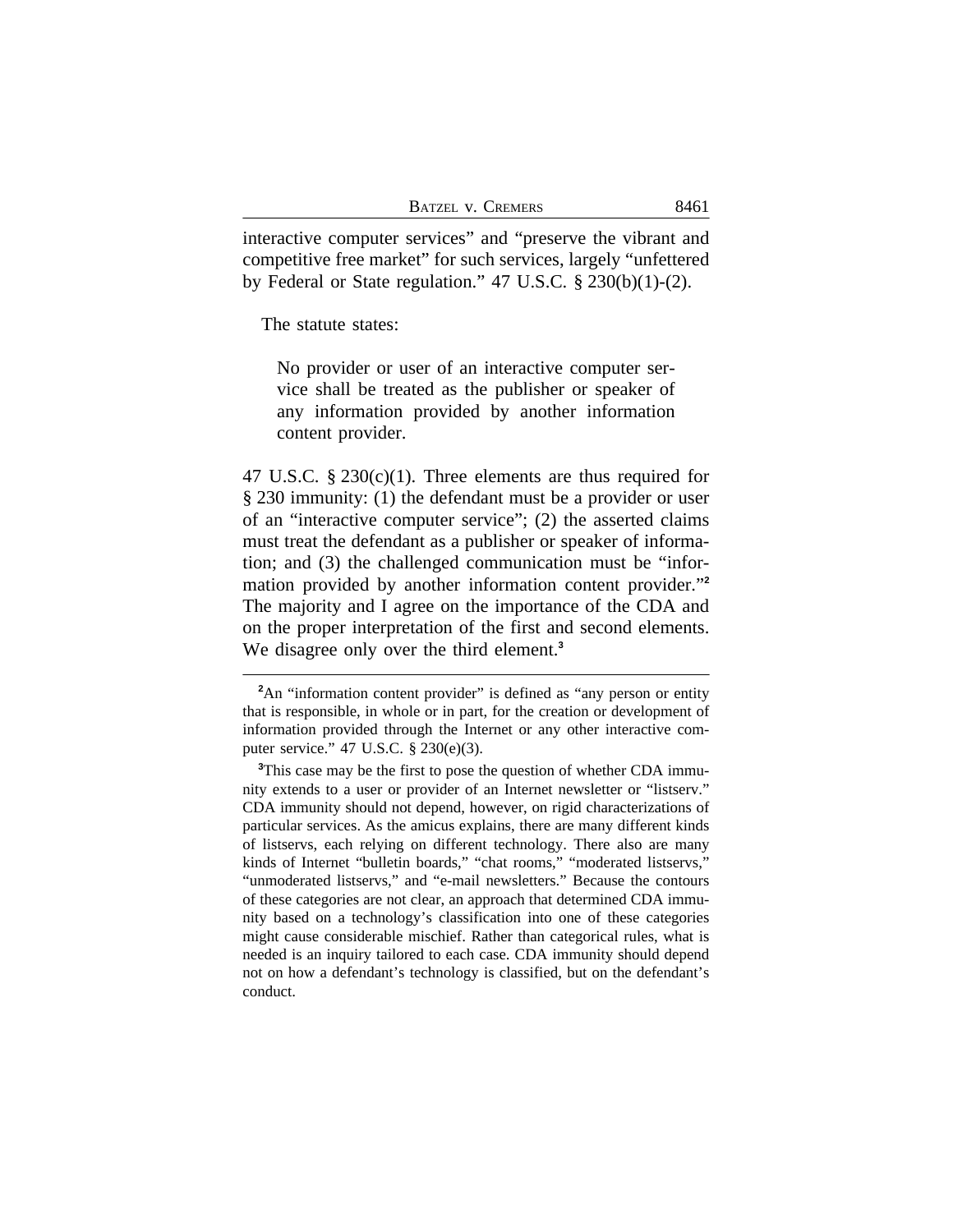#### 8462 **BATZEL V. CREMERS**

The majority holds that information is "provided by another" when "a third person or entity that created or developed the information in question furnished it to the provider or user under circumstances in which a reasonable person in the position of the service provider or user would conclude that the information was provided for publication on the Internet or other 'interactive computer service.' " *Supra* at 8456. In other words, whether information is "provided" depends on the *defendant's perception* of the *author's intention*. Nothing in the statutory language suggests that "provided" should be interpreted in this convoluted and unworkable fashion.

Under the majority's rule, a court determining whether to extend CDA immunity to a defendant must determine whether the author of allegedly defamatory information—a person who often will be beyond reach of the court's process or, worse, unknown—intended that the information be distributed on the Internet. In many cases, the author's intention may not be discernable from the face of the defamatory communication. Even people who want an e-mail message widely disseminated may not preface the message with words such as "Please pass it on." Moreover, the fact-intensive question of the author's intent is particularly unsuited for a judge's determination before trial, when the immunity question will most often arise.

The majority's rule will be incomprehensible to most citizens, who will be unable to plan their own conduct mindful of the law's requirements. Laypersons may not grasp that their tort liability depends on whether they reasonably should have known that the author of a particular communication intended that it be distributed on the Internet. Laypersons certainly will not grasp *why* this should be the case, as a matter of justice, morality, or politics. Those who receive a potentially libelous e-mail message from another person would seldom wonder, when deciding whether to forward the message to others, "Did *the author* of this defamatory information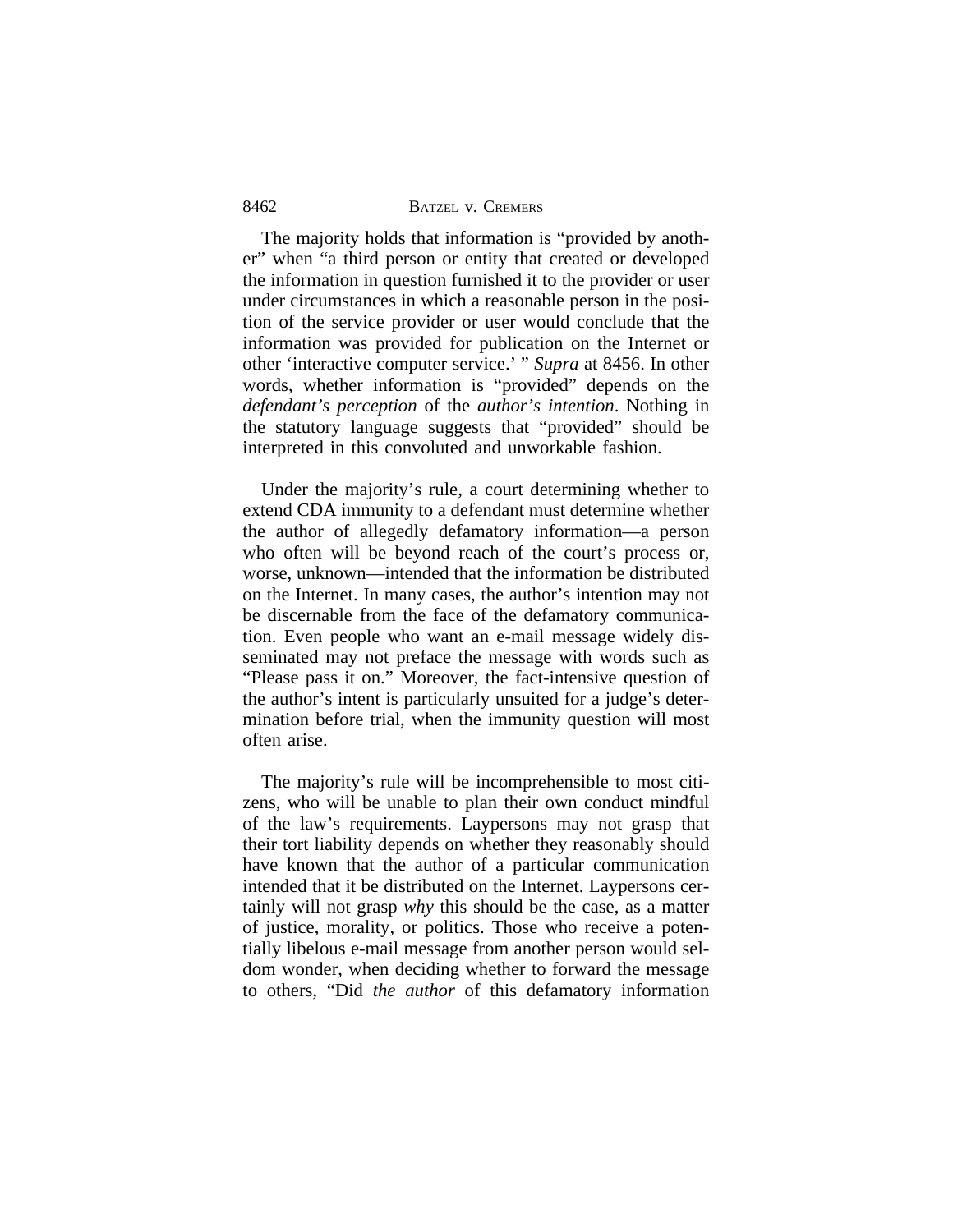| <b>BATZEL V. CREMERS</b> | 8463 |
|--------------------------|------|
|                          |      |

intend that it be distributed on the Internet?"<sup>4</sup> However, those who receive a potentially libelous e-mail almost certainly would wonder, "Is it appropriate *for me* to spread this defamatory message?" By shifting its inquiry away from the defendant's conduct, the majority has crafted a rule that encourages the casual spread of harmful lies. The majority has improvidently crafted a rule that is foreign to the statutory text and foreign to human experience.

The majority rule licenses professional rumor-mongers and gossip-hounds to spread false and hurtful information with impunity. So long as the defamatory information was written by a person who wanted the information to be spread on the Internet (in other words, a person with an axe to grind), the rumormonger's injurious conduct is beyond legal redress. Nothing in the CDA's text or legislative history suggests that Congress intended CDA immunity to extend so far. Nothing in the text, legislative history, or human experience would lead me to accept the notion that Congress in § 230 intended to immunize users or providers of interactive computer services who, by their discretionary decisions to spread particular communications, cause trickles of defamation to swell into rivers of harm.

The problems caused by the majority's rule all would vanish if we focused our inquiry not on the *author's intent*, but on the *defendant's acts*, as I believe Congress intended. We should hold that the CDA immunizes a defendant only when the defendant took no active role in selecting the questionable information for publication. If the defendant took an active role in selecting information for publication, the information is no longer "information provided by another" within the meaning of § 230. We should draw this conclusion from the statute's text and purposes.

<sup>&</sup>lt;sup>4</sup>The subjective intent of the initial author, even if knowable, would say little about the propriety of disseminating a libelous communication.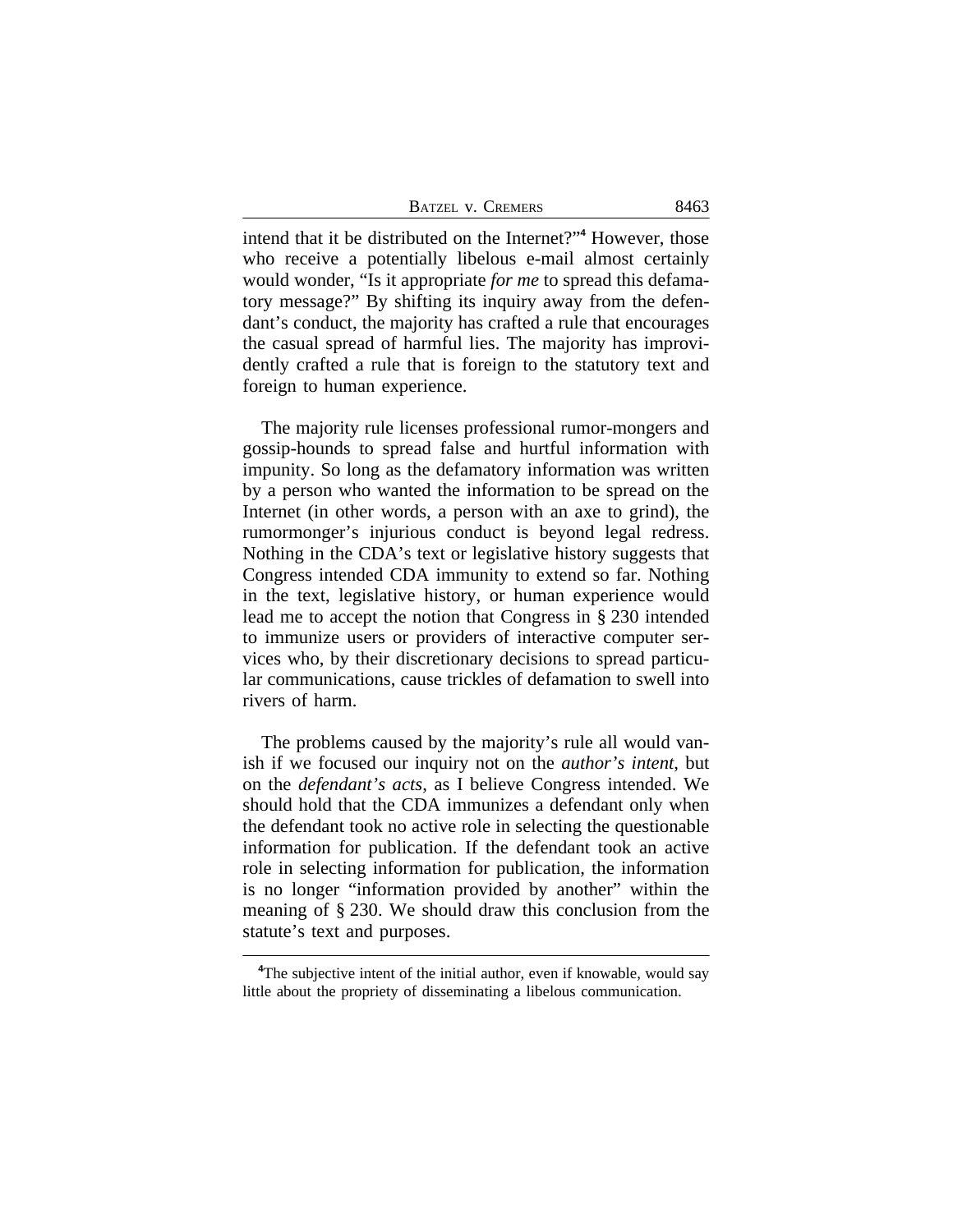|  | 8464 | BATZEL V. CREMERS |  |
|--|------|-------------------|--|
|--|------|-------------------|--|

A person's decision to select particular information for distribution on the Internet changes that information in a subtle but important way: it adds the person's imprimatur to it. The recipient of information that has been selected by another person for distribution understands that the information has been deemed worthy of dissemination by the sender. Information that bears such an implicit endorsement**<sup>5</sup>** is no longer merely the "information provided by" the original sender. 47 U.S.C.  $\S 230(c)(1)$ . It is information transformed. It is information bolstered, strengthened to do more harm if it is wrongful. A defendant who has actively selected libelous information for distribution thus should not be entitled to CDA immunity for disseminating "information provided by another."

My interpretation of § 230 is consistent with the CDA's legislative history. Congress understood that entities that facilitate communication on the Internet—particularly entities that operate e-mail networks, "chat rooms," "bulletin boards," and "listservs"—have special needs. The amount of information communicated through such services is staggering. Millions of communications are sent daily. It would be impossible to screen all such communications for libelous or offensive content. Faced with potential liability for each message republished by their services, interactive computer service users and providers might choose to restrict severely the number and type of messages posted. The threat of tort liability in an area of such prolific speech would have an obvious chilling effect on free speech and would hamper the new medium.

These policy concerns have force when a potential defendant uses or provides technology that enables others to dis-

**<sup>5</sup>**By "endorsement," I do not mean that the person who selects information for distribution agrees with the content of that information. Rather, I mean that the person has endorsed the information insofar as he or she has deemed it appropriate for distribution to others. That adds enough to the information to remove it from CDA immunity.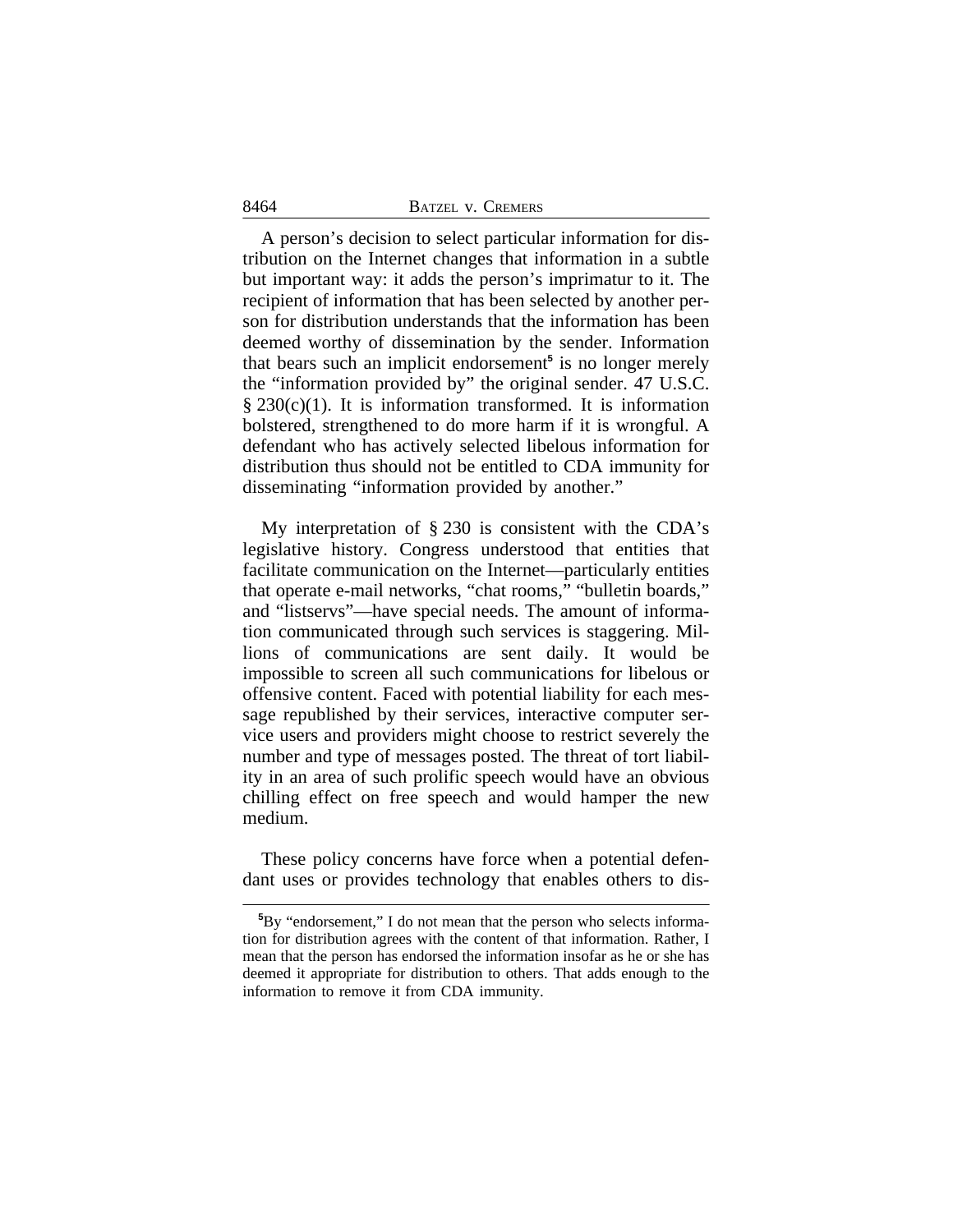| <b>BATZEL V. CREMERS</b> | 8465 |
|--------------------------|------|
|--------------------------|------|

seminate information directly without intervening human action. These policy concerns lack force when a potential defendant does not offer users this power of direct transmission. If a potential defendant employs a person to screen communications to select some of them for dissemination, it is not impossible (or even difficult) for that person to screen communications for defamatory content. Immunizing that person or the person's employer from liability would not advance Congress's goal of protecting those in need of protection.

If a person is charged with screening all communications to select some for dissemination, that person can decide not to disseminate a potentially offensive communication. Or that person can undertake some reasonable investigation. Such a process would be relatively inexpensive and would reduce the serious social costs caused by the spread of offensive and defamatory communications.

Under my interpretation of § 230, a company that operates an e-mail network would be immune from libel suits arising out of e-mail messages transmitted automatically across its network. Similarly, the owner, operator, organizer, or moderator of an Internet bulletin board, chat room, or listserv would be immune from libel suits arising out of messages distributed using that technology, provided that the person does not actively select particular messages for publication.

On the other hand, a person who receives a libelous communication and makes the decision to disseminate that messages to others—whether via e-mail, a bulletin board, a chat room, or a listserv—would not be immune.

My approach also would further Congress's goal of encouraging "self-policing" on the Internet. Congress decided to immunize from liability those who publish material on the Internet, so long as they do not actively select defamatory or offensive material for distribution. As a result, those who *remove* all or part of an offensive information posted on (for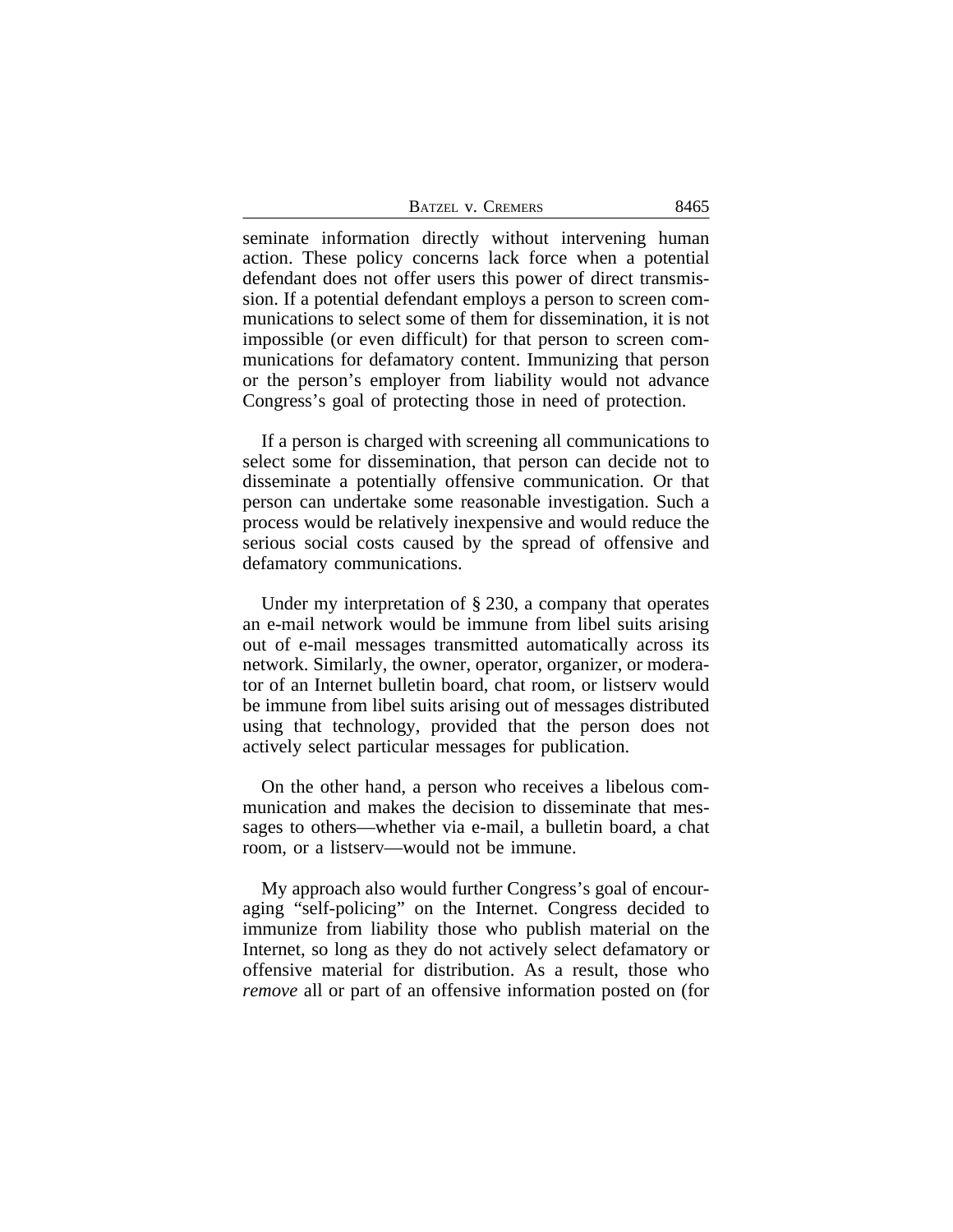| 8466 | BATZEL V. CREMERS |
|------|-------------------|
|------|-------------------|

example) an Internet bulletin board are immune from suit.**<sup>6</sup>** Those who employ blocking or filtering technologies that allow readers to avoid obscene or offensive materials also are immune from suit.

On the other hand, Congress decided not to immunize those who actively select defamatory or offensive information for distribution on the Internet. Congress thereby ensured that users and providers of interactive computer services would have an incentive not to spread harmful gossip and lies intentionally.

Congress wanted to ensure that excessive government regulation did not slow America's expansion into the exciting new frontier of the Internet. But Congress did not want this new frontier to be like the Old West: a lawless zone governed by retribution and mob justice. The CDA does not license anarchy. A person's decision to disseminate the rankest rumor or most blatant falsehood should not escape legal redress merely because the person chose to disseminate it through the Internet rather than through some other medium. A proper analysis of § 230, which makes a human being's decision to disseminate a particular communication the touchstone of CDA immunity, reconciles Congress's intent to deregulate the Internet with Congress's recognition that certain beneficial technologies, which promote efficient global communication and advance values enshrined in our First Amendment, are unique to the Internet and need special protection. Congress wanted to preserve the Internet and aid its growth, but not at

**<sup>6</sup>**As long as an interactive computer service permits users to post messages directly in the first instance, the messages are "information provided by another," and the user or provider is entitled to CDA immunity, even if the provider later removes all or part of the offensive communication. An important purpose of § 230 was to encourage service providers to selfregulate the dissemination of offensive material over their services. *Zeran*, 129 F.3d at 331. Preserving CDA immunity, even when a service user or provider retains the power to delete offensive communications, ensures that such entities are not punished for regulating themselves.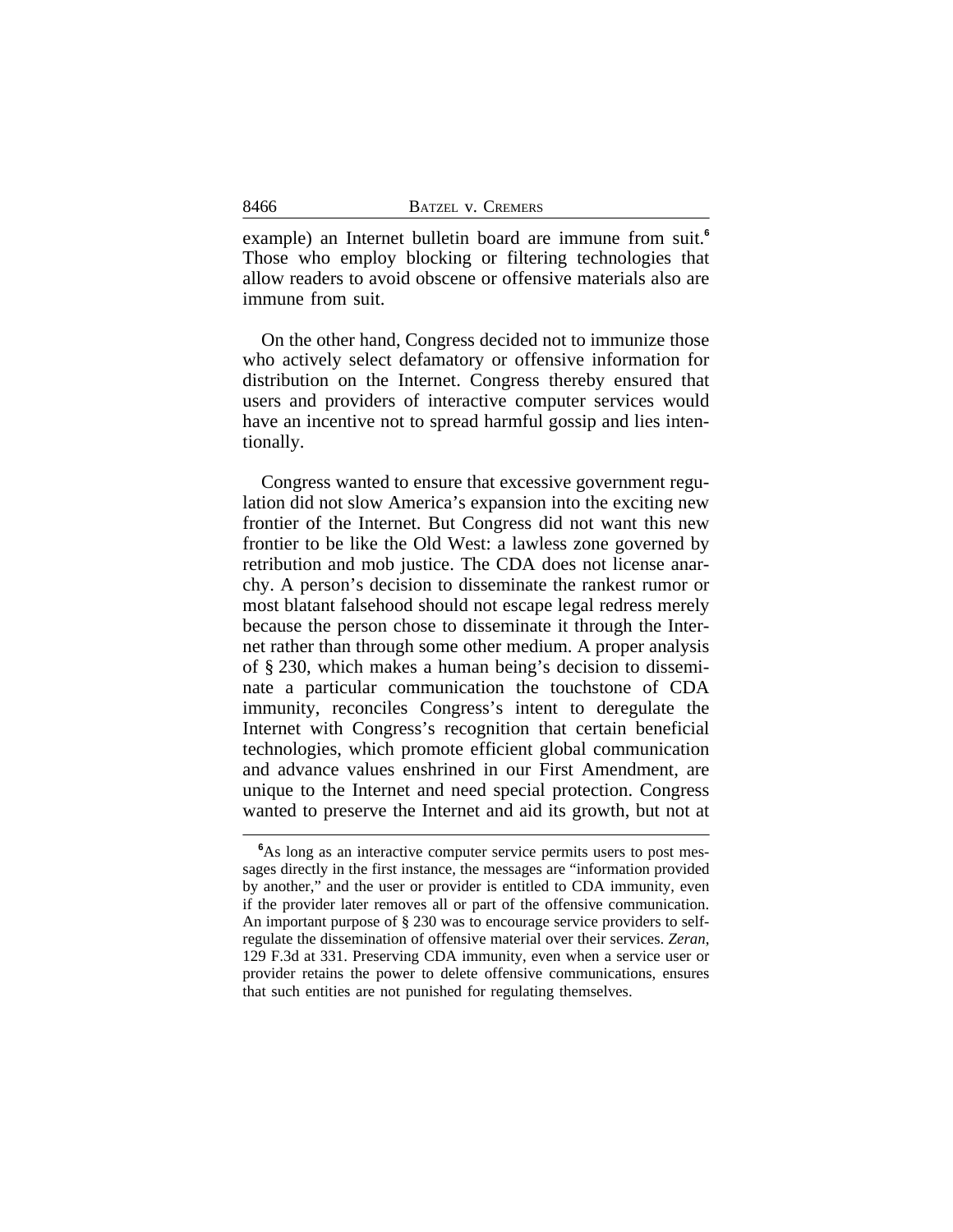| <b>BATZEL V. CREMERS</b> | 8467 |
|--------------------------|------|
|--------------------------|------|

all costs. Congress did not want to remove incentives for people armed with the power of the Internet to act with reasonable care to avoid unnecessary harm to others.

In this case, I would hold that Cremers is *not* entitled to CDA immunity because Cremers actively selected Smith's email message for publication. Whether Cremers's Museum Security Network is characterized as a "moderated listserv," an "e-mail newsletter," or otherwise, it is certain that the Network did not permit users to disseminate information to other users directly without intervening human action. According to Cremers, "To post a response or to provide new information, the subscriber merely replies to the listserv mailing and *the message is sent directly to Cremers, who includes it* in the listserv with the subsequent distribution." (emphasis added).

This procedure was followed with respect to Smith's e-mail message accusing Batzel of owning art stolen by a Nazi ancestor. Smith transmitted the message to one e-mail account, from which Cremers received it. Cremers forwarded the message to a second e-mail account. He pasted the message into a new edition of the Museum Security Network newsletter. He then sent that newsletter to his subscribers and posted it on the Network's website. Cremers's decision to select Smith's e-mail message for publication effectively altered the messages's meaning, adding to the message the unstated suggestion that Cremers deemed the message worthy of readers' attention. Cremers therefore did not merely distribute "information provided by another," and he is not entitled to CDA immunity.

From the record before us, we have no reason to think that Cremers is not well-meaning or that his concerns about stolen artwork are not genuine. Nor on this appeal do we decide whether his communications were defamatory or harmful in fact. We deal only with immunity. And, in my view, there is no immunity under the CDA if Cremers made a discretionary decision to distribute on the Internet defamatory information